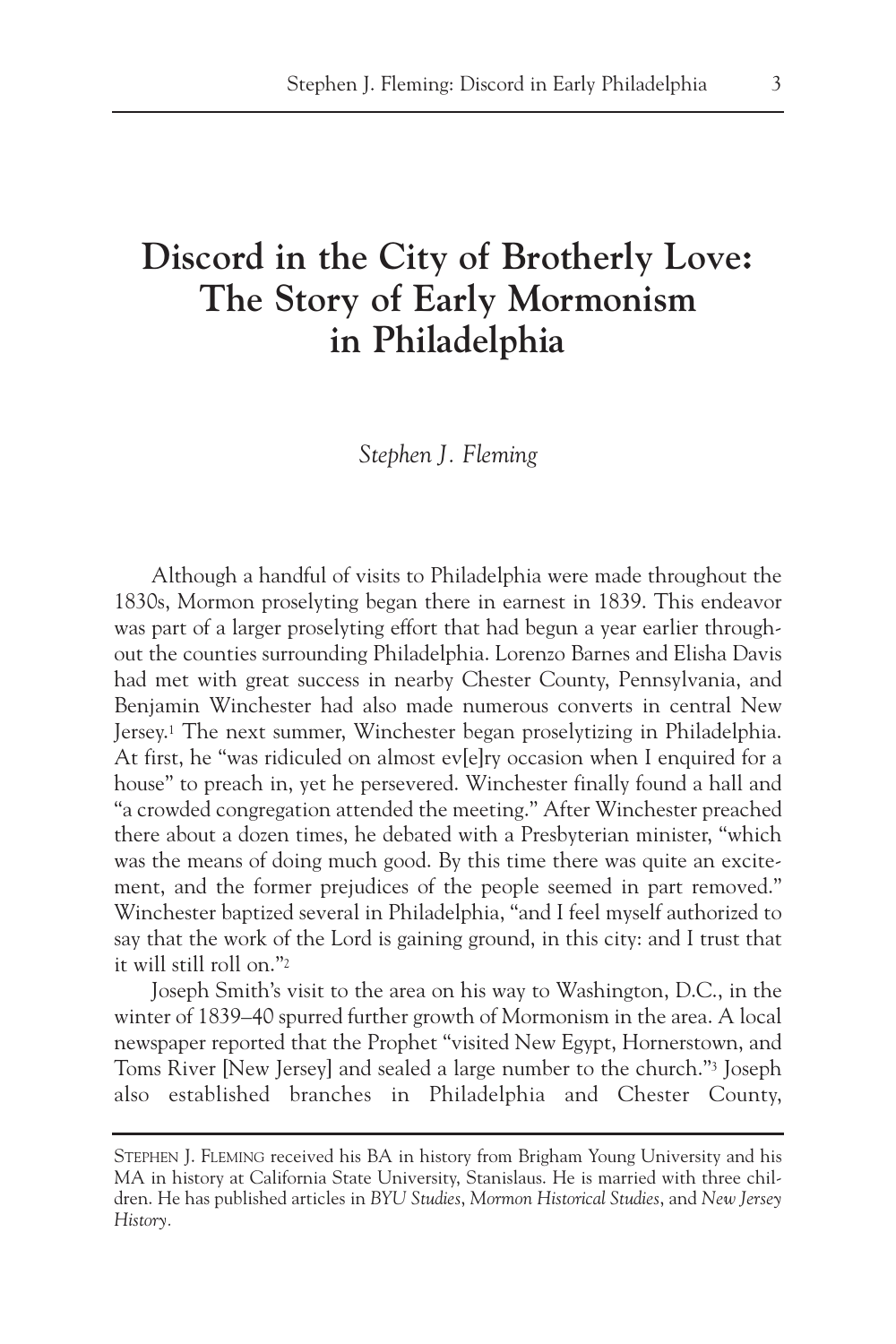

*Church on 412 Lumbard Street, Philadelphia, Pennsylvania where Joseph Smith preached the last week of 1839. Photograph by and courtesy of Sidney Weitzman.*

Pennsylvania.4 The successes were often more than the missionaries could handle. In October 1839, Benjamin Winchester solicited help from Mormon headquarters "on the strongest *terms*."5 In January 1840, Lorenzo Barnes claimed, "I have calls in every direction, on the right hand and on the left.— A dozen elders might well be employed in Chester Co. Pa. . . . I can fill but a small part of the calls I have for preaching."6 Further, Erastus Snow reported in October 1840 that "the greatest obstruction is the scarcity of laborers. . . . All eastern Pennsylvania is literally crying out 'come and help us,' 'send us preachers,' &c. and on the other side of the Delaware it is the same."7 Outside Nauvoo, Philadelphia quickly became one of the largest branches, with over three hundred members.<sup>8</sup>

The story of Mormonism in Philadelphia sheds light on the extent and nature of Mormonism during the Nauvoo period. The *Times and Seasons* lists multitudes of branches throughout the United States during the 1840s; unfortunately, little has been written about these branches. The story of Mormonism in Philadelphia demonstrates just how vibrant and intriguing Mormonism was in such outlying areas.9

#### **Difficulties of Outlying Branches**

Despite the success, Mormonism's tenure in Philadelphia was a conflicted one. The Mormons were frequently attacked in the press, and the local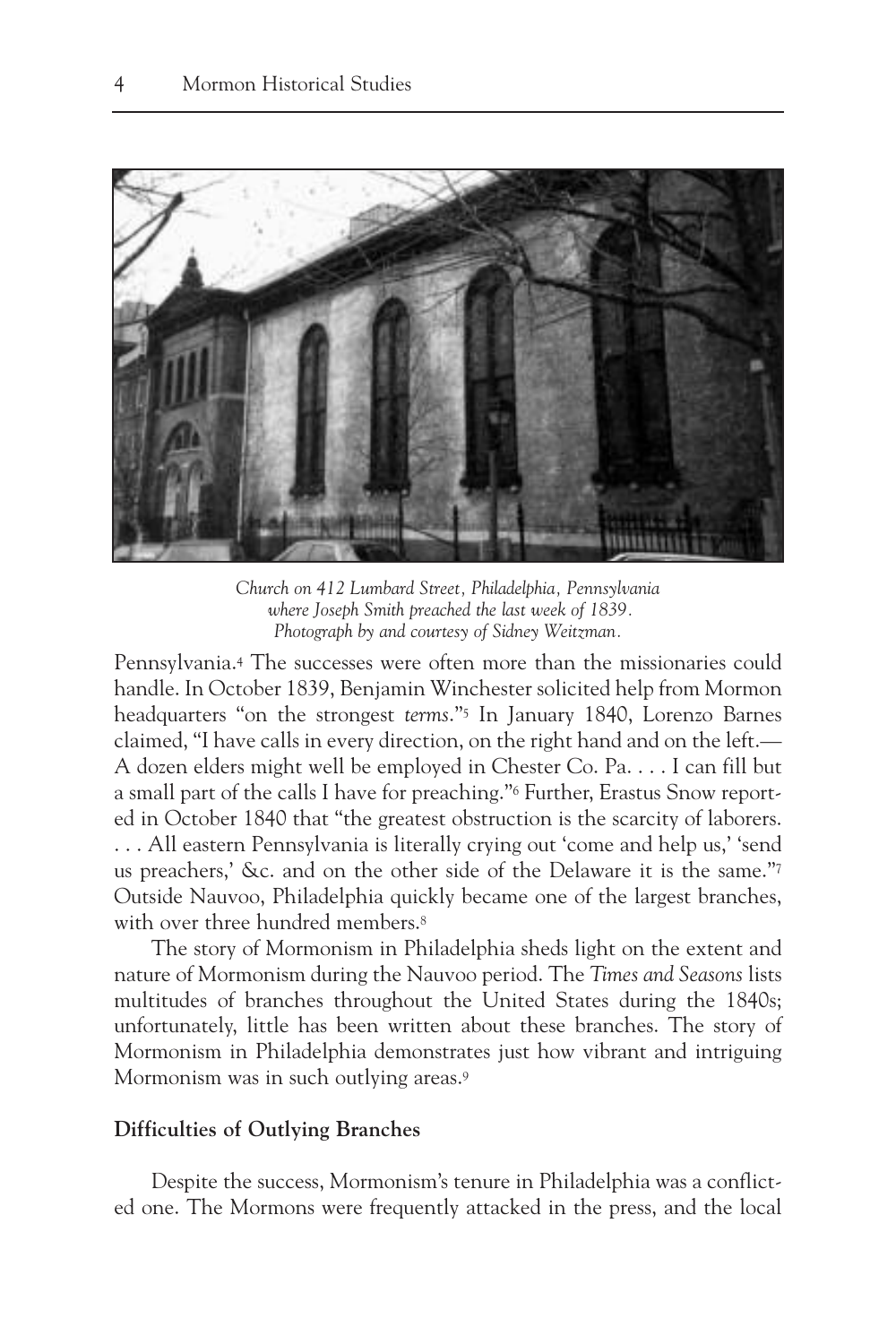

*Some early branches of the Latter-day Saint Church around Philadephia.*

newspapers frequently refused to print the Mormons' responses. Edwin Woolley reported: "The adversary is busily engaged in these parts, all manner of lies are circulated, the public prints are at war with the kingdom. . . . And when we called upon the Editors to print for us, they refused to do so, leaving us but poor opportunity to correct the errors."10 Therefore, the Mormons started their own periodical in Philadelphia, the *Gospel Reflector*, edited and written mostly by Benjamin Winchester. Despite the hostile treatment in the press, the missionaries there reported no violence or mob action of any kind. The Mormon experience throughout the Delaware Valley was one of general, if sometimes begrudged, tolerance.11 Though John E. Page claimed at one point that Philadelphia had "many who are fully convinced of the truth of the faith who only stay back for the sake of popular name,"12 Samuel James felt that "the persecution has had the tendency to elicit inquiry, rather than surpress [*sic*] the truth."13

Ultimately, the major problems the Mormons faced in the Philadelphia area came from internal problems, many of which were related to their peripheral status. With a rather complex and changing hierarchical struc-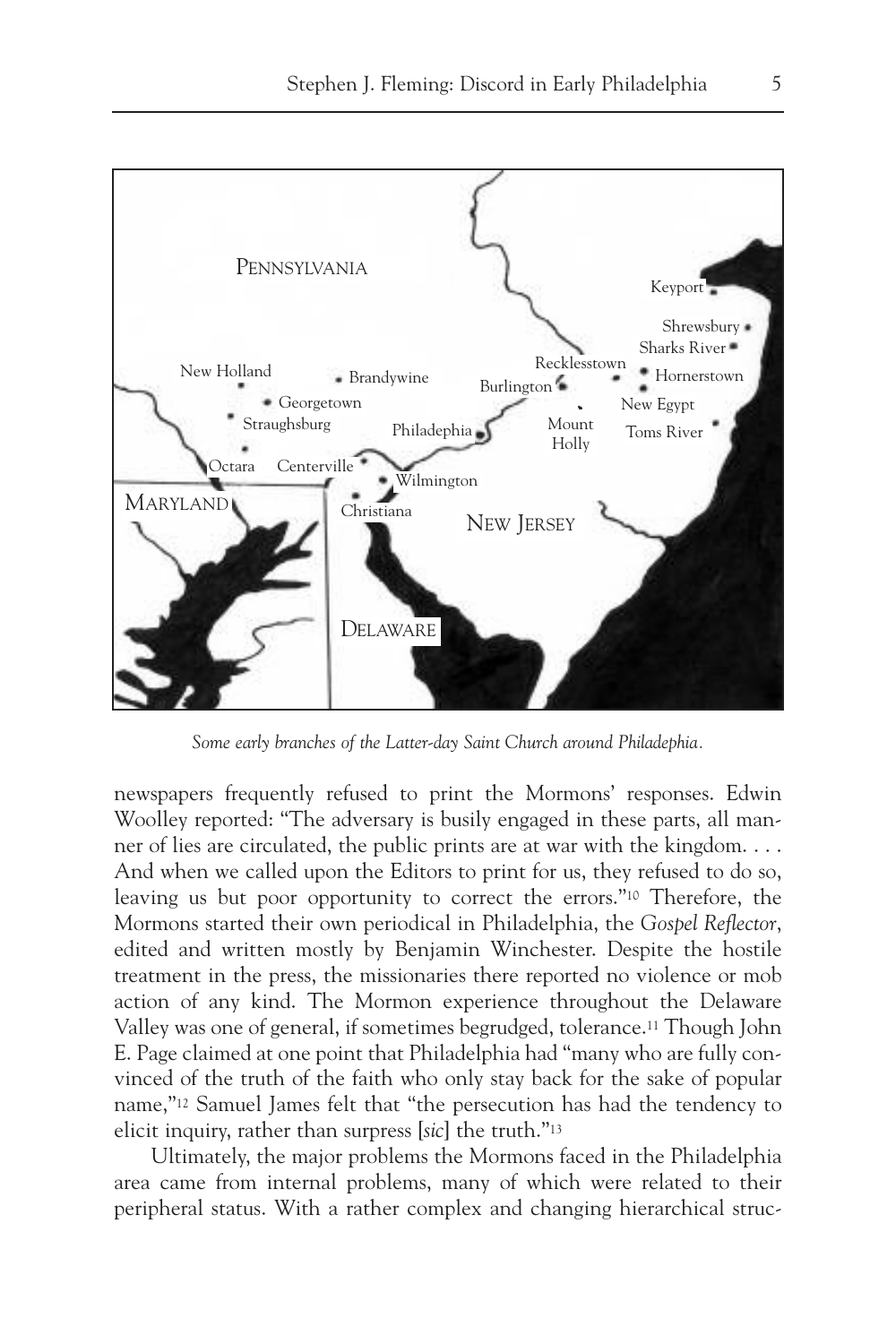

*Edwin D. Woolley. Photograph courtesy of Church Archives, Church of Jesus Christ of Latter-day Saints.*

ture, Mormon organization in the area was often confused, as most of the membership were very new to the whole procedure. Questions of authority were a constant concern. By 1840, the Prophet had established the authority of the Twelve, but questions often arose about the relationship between traveling elders and local presiding elders. In December 1839, Joseph Smith told the Philadelphia Branch "that travelling elders should be especially cautious of incroaching on the ground of stationed & presiding Elders and rather direct their efforts to breaking up and occupying new ground."14 Presiding elders are what are called branch presidents today, and in the

early days of the Church, they were usually chosen by the branch. Despite Joseph's counsel, the continual problem of administrative overlap persisted. For instance, in August 1844, the presiding elder in Philadelphia noted that one of the Twelve had ordained a Brother Miller without the branch's knowledge and that this Miller was "holding meetings near Germantown representing himself as a Legate sent out by this Branch greatly to the discredit of the same, and the cause generally, he being incompetent to set forth doctrine in any degree of clearness on account it is believed of Mental infirmity." The branch therefore motioned "that Br Miller be requested to remain in this branch and assist in the meetings, receive counsel from the Elders &c until such time as they may consider him competent to teach doctrines of the church successfully."15

Furthermore, Mormonism's gathering principle took a major toll on outlying branches. At a conference in Philadelphia in 1841, Hyrum Smith stressed "the saints gathering at Nauvoo, at present, instead of any other place."16 Joseph Smith made this point clear to the entire church in May of 1841 when he discontinued all stakes outside of Hancock County, Illinois, and Lee County, Iowa, instructing the Mormons "to settle in this county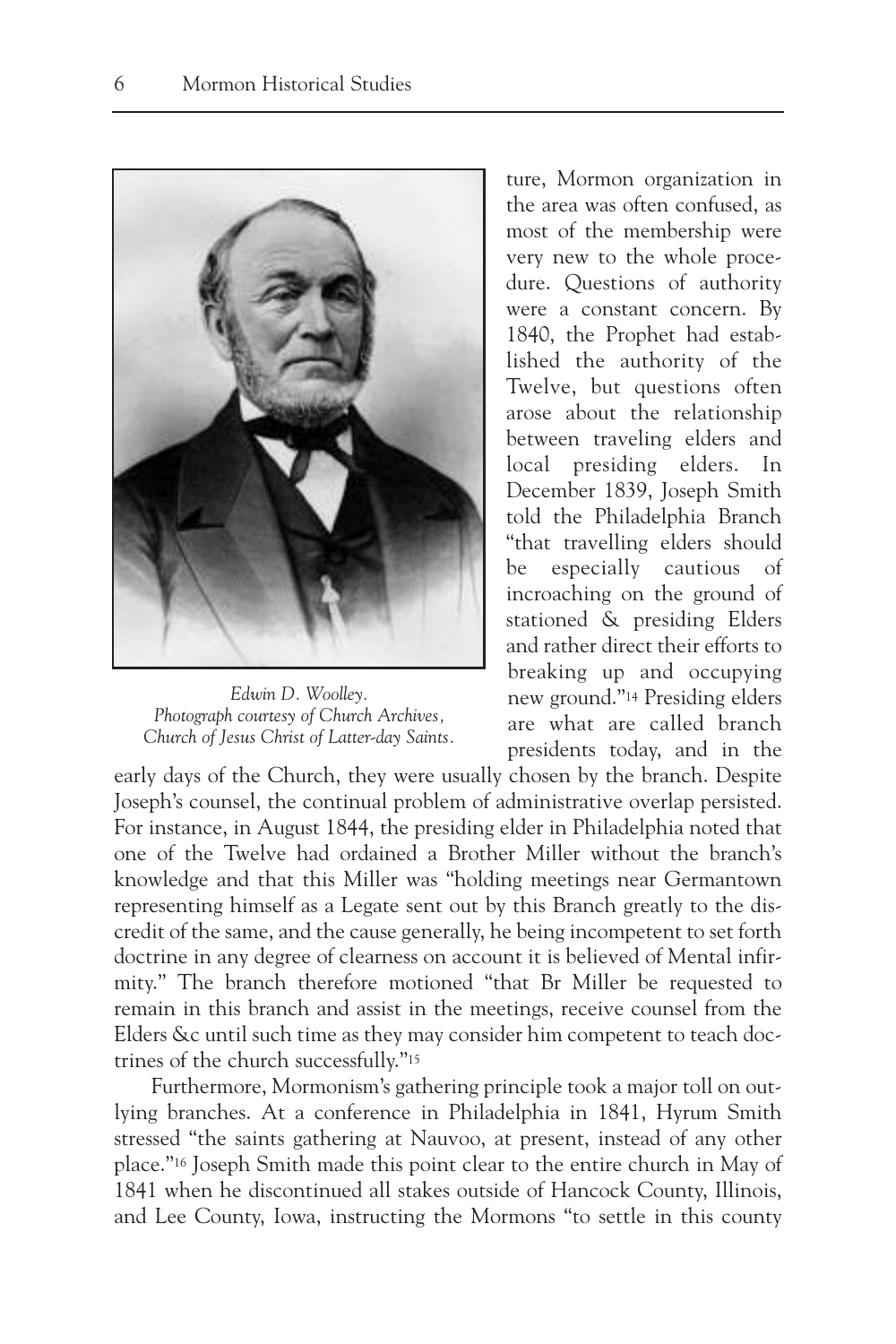[Hancock] as soon as circumstances will permit."<sup>17</sup> Thus, many converts in the Philadelphia area began to move to Nauvoo in 1841 and often encouraged their friends to follow. Edson Whipple wrote to Peter Hess in Philadelphia, saying, "Let me exhort you to leave Phild and come to this place and help build up Zion" and ended his letter by "exhorting you all to be faithful to your calling and gather home to Zion as fast as your circumstances will admit."18

The gathering principle was particularly hard on these peripheral branches because those most likely to gather early on were the particularly stalwart and those who could most easily afford the move. Therefore, many of the poor and ambivalent were left behind, causing difficulties for Mormon administration in the area.19 At the same time, Mormon leaders wanted these stragglers (for lack of a better term) to function as a church while they were preparing to gather. Thus, Mormon branches on the periphery were communities in tension; they were not really supposed to be there but were nevertheless supposed to function at a high level.

The major problems the Philadelphia Branch faced resulted from Mormonism's internal difficulties. For instance, Mormon missionary Lorenzo D. Wasson reported the following when Mormon apostate John C. Bennett's diatribes against the Saints hit Philadelphia: "When I arrived in Philadelphia the saints were in a tremendous flustration for the welfare of brother Joseph, and their friends in Nauvoo. The disclosures of J. C. Bennett and his satellites had just arrived, and the faith of some was failing—others doubting."20 Joseph Smith responded generally by sending out a considerable fleet of missionaries to the eastern cities to refute Bennett. In the end, historian George Ellsworth speculates that the Bennett affair actually helped the Mormons by the notoriety it created.21

Ultimately, the principal difficulties the Philadelphia Branch faced came from its own internal strife. Though the success of early Mormonism in Philadelphia was a high point in the story of early Mormonism, the infighting among the branch members and leaders caused continual difficulties for the branch and headaches for the leadership at Nauvoo.

#### **Early Disputes**

When the Philadelphia Branch was organized by Joseph Smith in December 1839, the branch minutes recorded that "great union prevailed through[ou]t."22 However, by February 1840, Erastus Snow stated that he "preached and helped to settle some difficulties in the Church" in Philadelphia.23 But the following year was generally one of harmony and progress for the Philadelphia Branch, except for some financial difficulty.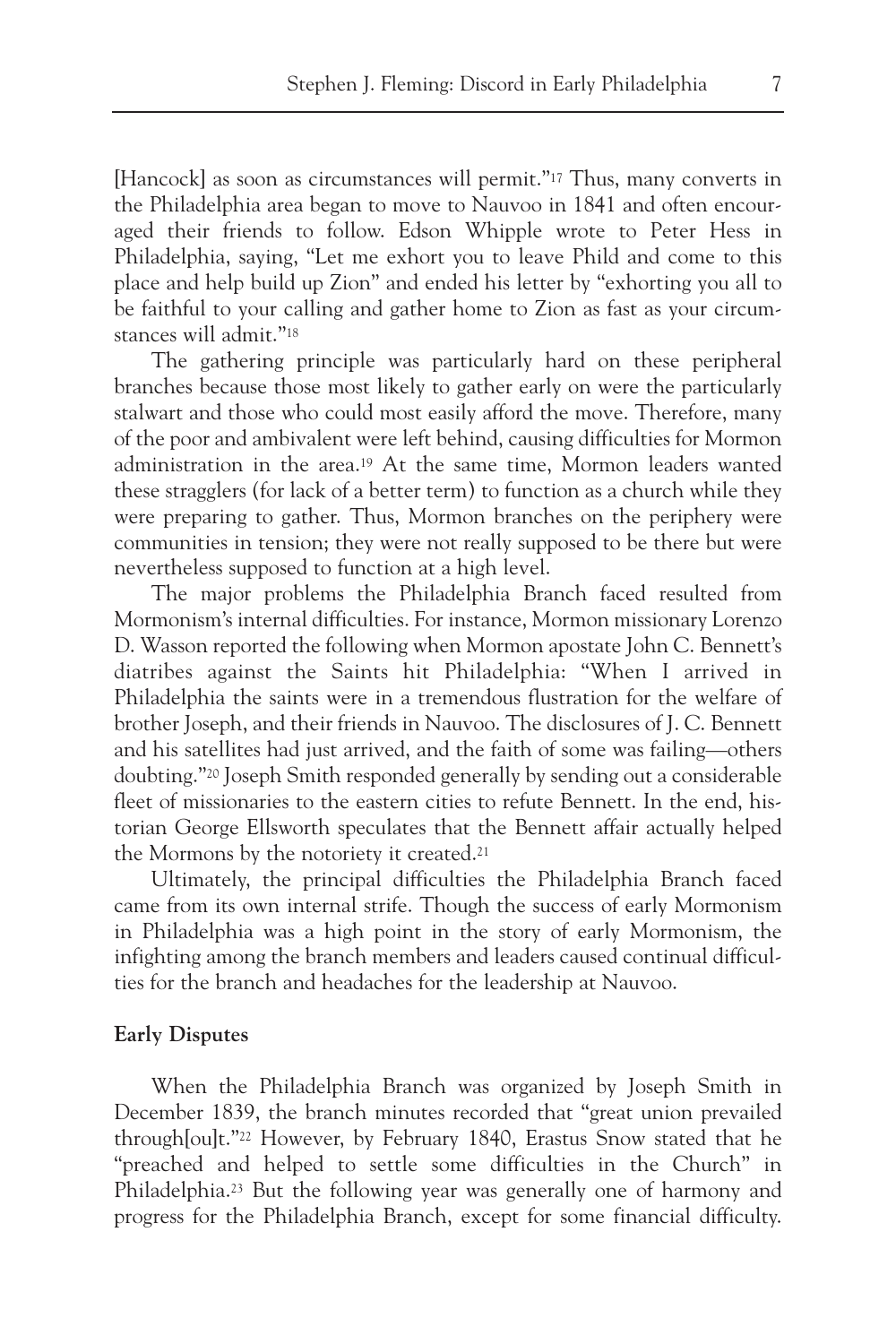The branch decided to appoint a committee to look after the branch's finances, but Hyrum Smith, who was in the area, decided instead to call a branch bishop, a calling that would "supercede the necessity of a committee of finance." At a conference the next day, Hyrum informed the branch that they should call a "presid[ing] elder and two councellors . . . to preside over the spiritual affairs of the Church in this place, also, that a bishop and his councellors be ordained to take charge of the financial affairs of the Church and transact such business as the law directs." Hyrum then asked the branch to "make choice of men to fill these several stations." The branch chose Benjamin Winchester to be the presiding elder, with Edson Whipple and William Wharton and his counselors, and chose Jacob Syfritt to be the bishop, with Jesse Price and J. B. Nicholson as his counselors.24

That same year Winchester also began the publication of the periodical the *Gospel Reflector* in the city, and the branch began meeting regularly on the third story of the Marshall Institute on Third Street in an area of town called the Northern Liberties.25 The branch also appointed the priests, teachers, and deacons of the branch to "visit each member of the Church to inquire into their faith and standing." At a conference in December of 1840, the Aaronic Priesthood reported that "all the Saints (with but few exceptions) are diligently striving to keep the commandments of God, and their faith in the work of the Lord in the Last Days, is unshaken."26

However, in March of 1841, the Philadelphia Branch called a special conference to "examine into the differences" between the presiding elder, Benjamin Winchester, and a traveling elder, Almon Babbitt, that "had their origin in the previous visit of the latter to this city." Further, according to the branch minutes, the differences "have been the cause of much sorrow to the saints." Winchester claimed that the tension was a result of "a combination of circumstances in themselves of small amount but which had been swelled by reports . . . [resulting in] hard feelings which each had rather encouraged." Winchester and Babbitt claimed that "they had forgiven each other from the heart," and they "insisted that those who had taken part on either side woul[d] now let the subject rest" and that "a curse [would be] pronounced upon any wanton hand who should dare to drag it forth again."27 But this was only a foreshadowing of continual Philadelphia discord that was to develop into decided factions.

John E. Page's extended visit to the city in 1841 caused further difficulties for the branch. Page, then the junior member of the Quorum of the Twelve, began a sojourn in the East, during which time he was supposedly preparing to join Orson Hyde on his mission to Palestine. Frustrated with Page's foot dragging, Hyde had left for England without Page shortly after a heavenly rebuke in January of 1841. George A. Smith met with Page in June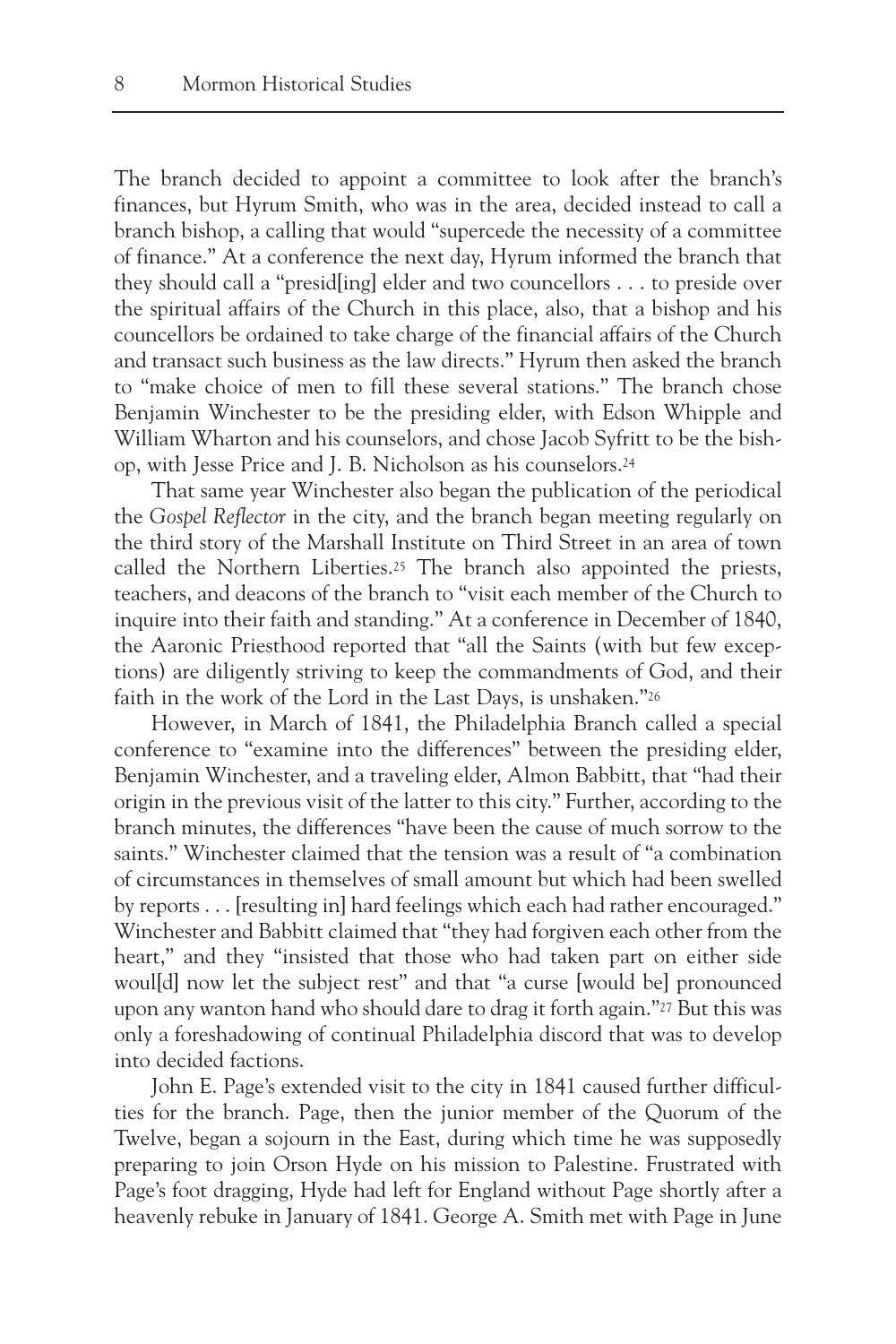of 1841 to try to encourage him to make his way quickly to England so that Page could accompany Hyde to Jerusalem as directed; however, "Elder Page rejected the proposition."28

Page spent much of his time in Philadelphia and exerted considerable influence over the branch. Page's influence became even stronger when Benjamin Winchester was called on a mission to Salem, Massachusetts, that summer.<sup>29</sup> On 1 September 1841, Page wrote a letter to the Church hierarchy in Nauvoo, explaining why he still had not left on his mission to Palestine. Page blamed Hyde for not leaving him enough money to make the trip and, "in justice" to himself, claimed that Hyde treated Page "as though I was not of as much importance as himself."30 Page, nevertheless, reaffirmed his desire to fulfill his mission, but ultimately he never did.

In the same letter, Page also offered advice on the governance of the Philadelphia Branch, proposing "that it would be well for some efficient Elder  $\dots$  to be sent to the branch such an one that would sustain the confidence of the branch to preside over the branch." Page claimed that "Elder Winchester has not been as wise in all things as he might have been," that "Winchester is very sanguine and unyielding in his course of economy," and that ultimately many potential converts told Page "that they will not go in while Mr. Winchester presides."31

In October, Winchester wrote a letter to Joseph Smith, claiming that Page actually did have sufficient funds to leave on his mission but that he did not want to go.32 That same month Winchester took a trip to Nauvoo in which he met the Twelve and "complained he had been neglected and misrepresented by the Elders." Joseph Smith attended the meeting and felt Winchester "manifested a contentious spirit." Smith therefore gave Winchester a "severe reproof, telling him of his folly and vanity," and "counseled him to change his course, govern his disposition, and quit his tale-bearing and slandering his brethren."33

In January of 1842, "Benjamin Winchester was suspended by the Quorum of the Twelve until he made satisfaction for disobedience to the First Presidency."34 That same month, John E. Page wrote to Church headquarters to report that "B. Winchester is my enemy."35 The significant problems of the Philadelphia Branch looked to be exacerbated further as Winchester left Nauvoo for Philadelphia in that winter.

## **Schism**

The dispute between Winchester and Page carried over into the Philadelphia Branch. That winter, the *Philadelphia Gazette* reported the following in an article on the local Mormons: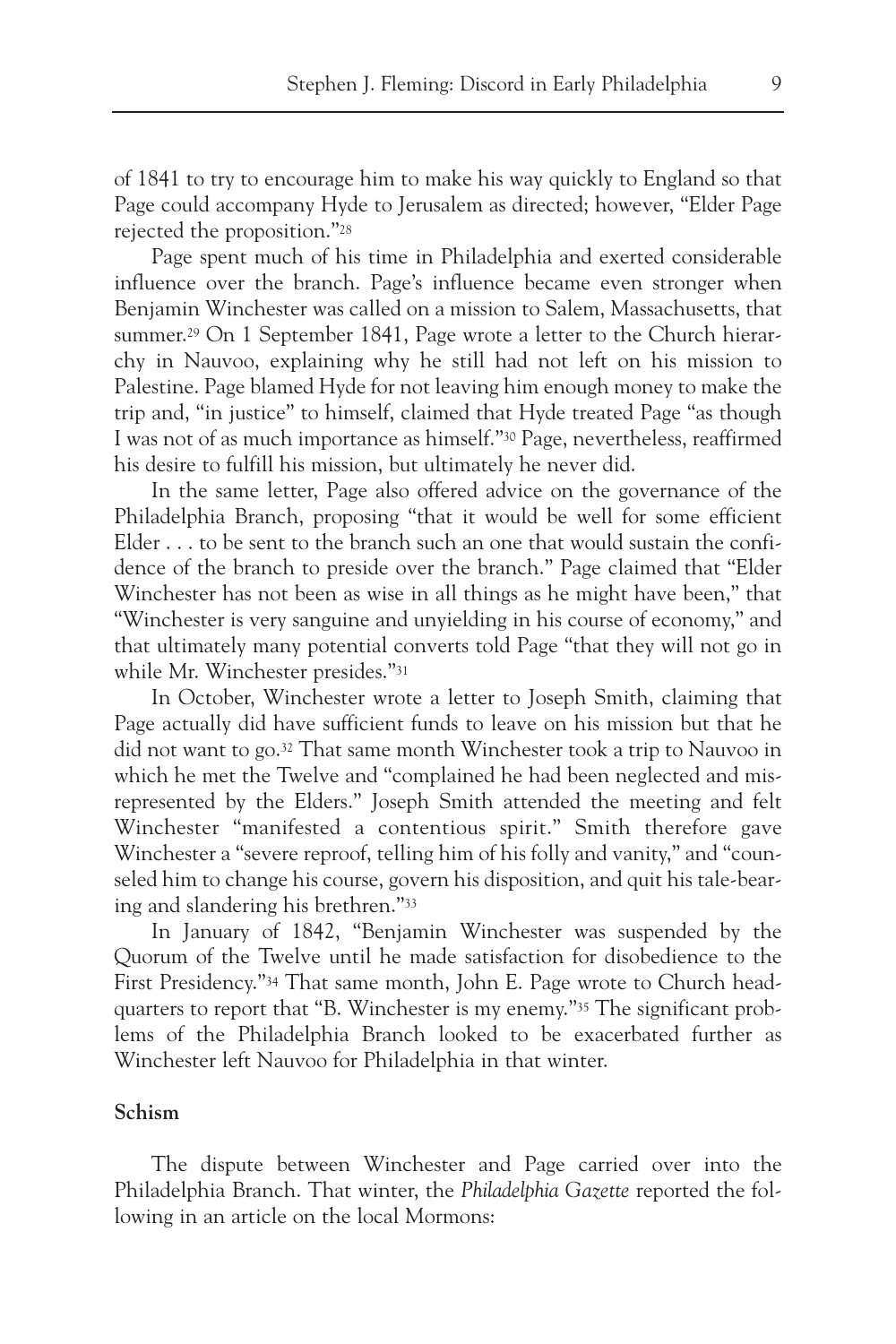Recently, a schism took place in the society, a part declaring themselves in favor of an Elder named Page, who found favor with them during the absence of Mr. Winchester, and the rest, by far the greater number, still adhering to the lat[t]er. That portion of the society adhering to the pastoral care of Mr. Winchester, have in consequence of the difficulty, leased a room in the Assembly buildings, corner of Tenth and Chestnut streets, and are fixing it up for public worship.36

The new meeting place on Chestnut Street was south of the original meeting place on Third Street, which gave the schism a geographical dimension. As the newspaper indicated, Winchester was at the center of the controversy, with the Chestnut Street members in the south in favor of his leadership while the Third Street members in the north were against him. The Third Street members chose William Wharton to be their leader, but the faction seems to have revolved around an Eliza Nicholson and her son James. Interestingly, James Nicholson was a counselor in the bishopric, and both he and the bishop, Jacob Syfritt, had conflicts with Winchester, the presiding elder.

In April of 1842, a special conference was called in an attempt to mend the schism between the parties. The conference proceeded by calling for "an investigation of those difficulties which have for a long time troubled us." The investigation began with Winchester making charges against Jacob Syfritt and James Nicholson, who were, respectively, the bishop and his first counselor. Against Nicholson, the charges were, "First, for threatening to spill his (Winchesters) blood upon condition. Second, for saying that he (W) was a liar." Against Syfritt, the charges were, "First for telling falsehoods. Second, for opposing the order of the Church." The conference determined that the charges against Nicholson and Syfritt were true, and the two were rendered "satisfaction."37

Then, the branch investigated Winchester. Winchester defended himself, claiming that the opposition against him was a result of the prior difficulties with Almon Babbitt. Winchester claimed Babbitt had endeavored "to excite the feelings of the saints—prejudice their minds against him, and consequently destroy his influence." Next, Winchester attacked John E. Page. Winchester claimed that when Page arrived in Philadelphia and heard of the accusations against Winchester, Page "joined in a conspiracy attempted with others carry their design into effect—to tramel [*sic*] him down, destroy his influence and remove him from the station." Winchester further accused Page of being "familiar with one of the sisters, and of teaching doctrine contrary to the order of the church."38

The conference decided that "Winchester acted in the discharge of his duty in rebuking Elders Page, and Babbitt, for their conduct" and exonerated Winchester of any wrongdoing. Furthermore, "the motion was made, and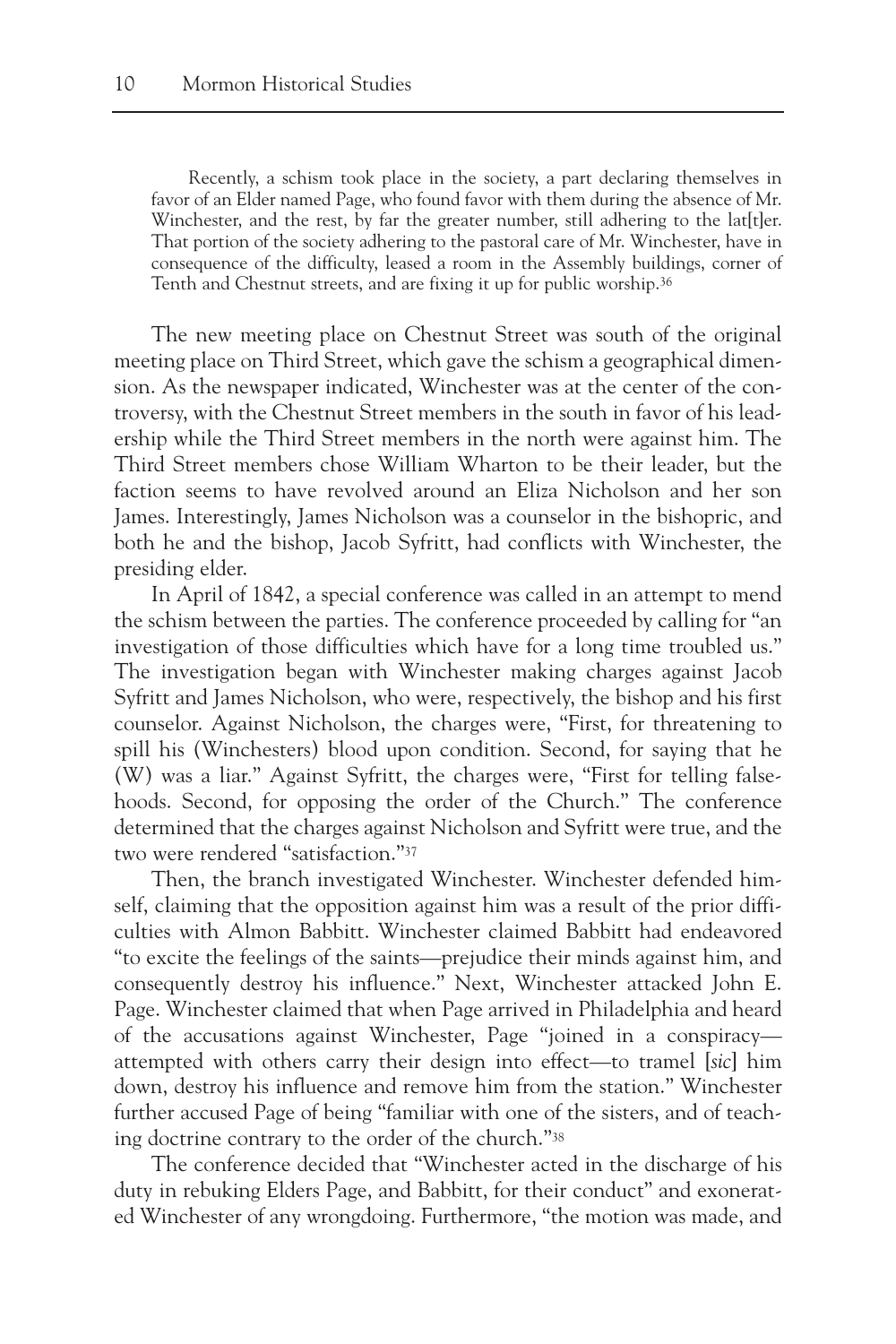seconded that the head quarters of the Presiding authorities of this Church Shall be at the assembly building in Chestnut St., and that all other places for preaching in this City shall be under the directions and control of those authorities." Thus, Winchester's accusers were chastised, Winchester was exonerated, and the branch placed the entirety of The Church of Jesus Christ of Latter-day Saints in Philadelphia under Winchester's charge. Further, the branch decided to write to inform Hyrum Smith of the proceedings of the meeting "to remove the false impressions which he may have received from letters sent from this place" and also to print the conference minutes "for the special benefit of the saints."39 From this point, the branch minutes make no more mention of the bishopric, which seems to have been dissolved.

The Philadelphia Branch minutes note that "many who it appears had imbibed a strong, but unfounded prejudice against Elder Winchester, appeard [*sic*] to express a full determination to overthrow the former proceeding; and sustain an accusation against him. But their efforts where [*sic*] completely overthrown." The Third Street members, nevertheless, struck back by gathering signatures for a petition to overturn the conference proceedings. On 22 April 1842, they sent the signatures to Joseph Smith with their requests. These members complained that the meeting place on Chestnut Street was "much to our inconvenience, and the inconvenience of others that are enquiring the way to Zion" and requested "that a church may be organized in the north part of the city of Philadelphia (in the part of the city where most of us reside) separate and distinct from any others." The letter further requested that William Wharton be made the presiding elder because he had been serving in that capacity since Winchester left.40 The Prophet granted the request; and, in May 1842, the Twelve issue two edicts in the *Times and Seasons*. The first stated that they granted the petition and "disapproved" of the conference. The second silenced Benjamin Winchester "from preaching until he makes satisfaction for not obeying the instruction which he received from the Presidency, when at Nauvoo."<sup>41</sup> Thus, Winchester's victory was completely overturned, and the Philadelphia Branch continued to meet separately.

#### **Attempts at Reconciliation**

It is unclear who was put in charge of the Chestnut Street branch following Winchester's silencing, though Winchester seems to have always been the de facto leader. At their next conference held in September of 1842, the Chestnut Street branch appointed Peter Hess Jr. as its new presiding elder, with Albert Lutz as his counselor. The next month Hyrum Smith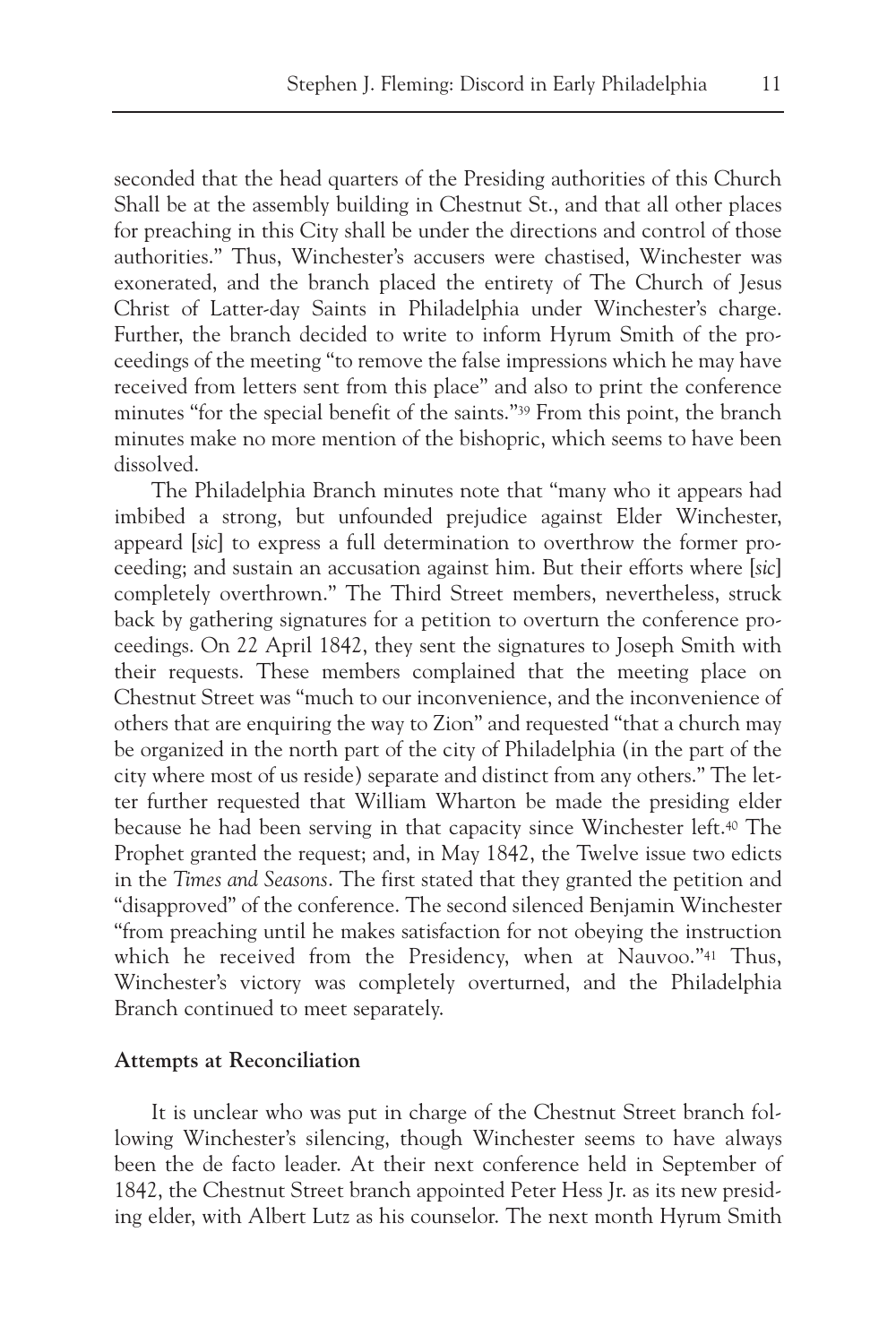visited Philadelphia again and called a conference for "the whole church in Philad'a" as "he considered it but one branch." Hyrum further "recommended that all former dificulties [*sic*] be forgotten and never more spoken of, and that all the former organizations be annulled, and that the Church reorganize and begin anew." At that point, Peter Hess was nominated and sustained as the presiding elder "over the whole church in Philad'a." The branch then decided "that we occupy the House in 3rd St until a more commodious one can be obtained in a more central situation." Thus, the branch met in a northern location until it found a new meetinghouse in a more central location on Julianna Street.42 Winchester's former counselor, Edson Whipple, who had moved to Nauvoo, wrote to Hess expressing the hope



*George J. Adams. Photograph courtesy of Community of Christ Library-Archives, Independence, Missouri.*

that the Julianna Street venue would "have its desired effect that union together with peace and love may be restored."43 Hess soon wrote to Hyrum Smith to inform him that "the church in Phila was united" as a result of Hyrum's visit.

Yet problems continued. When Edwin Woolley visited Philadelphia in November 1842, he learned that Elder E. H. "Derby was making some disturbances in the branch." The next night, Woolley preached "on the duty of officers and lay members, and endeavored to effect a union of the two parties as there was some likely to be carried away by Derby, I reasoned upon the necessity of adhering to the officer in authority and abiding by his council."44

By December of 1842, a highly charismatic traveling Mormon missionary named George J. Adams arrived in Philadelphia and began aiding Peter Hess in the administration there.45 Adams soon met with Winchester, who encouraged Adams to "to call conference and cut off all the 3 street members that were refractory," suggesting Winchester's feelings that a certain fac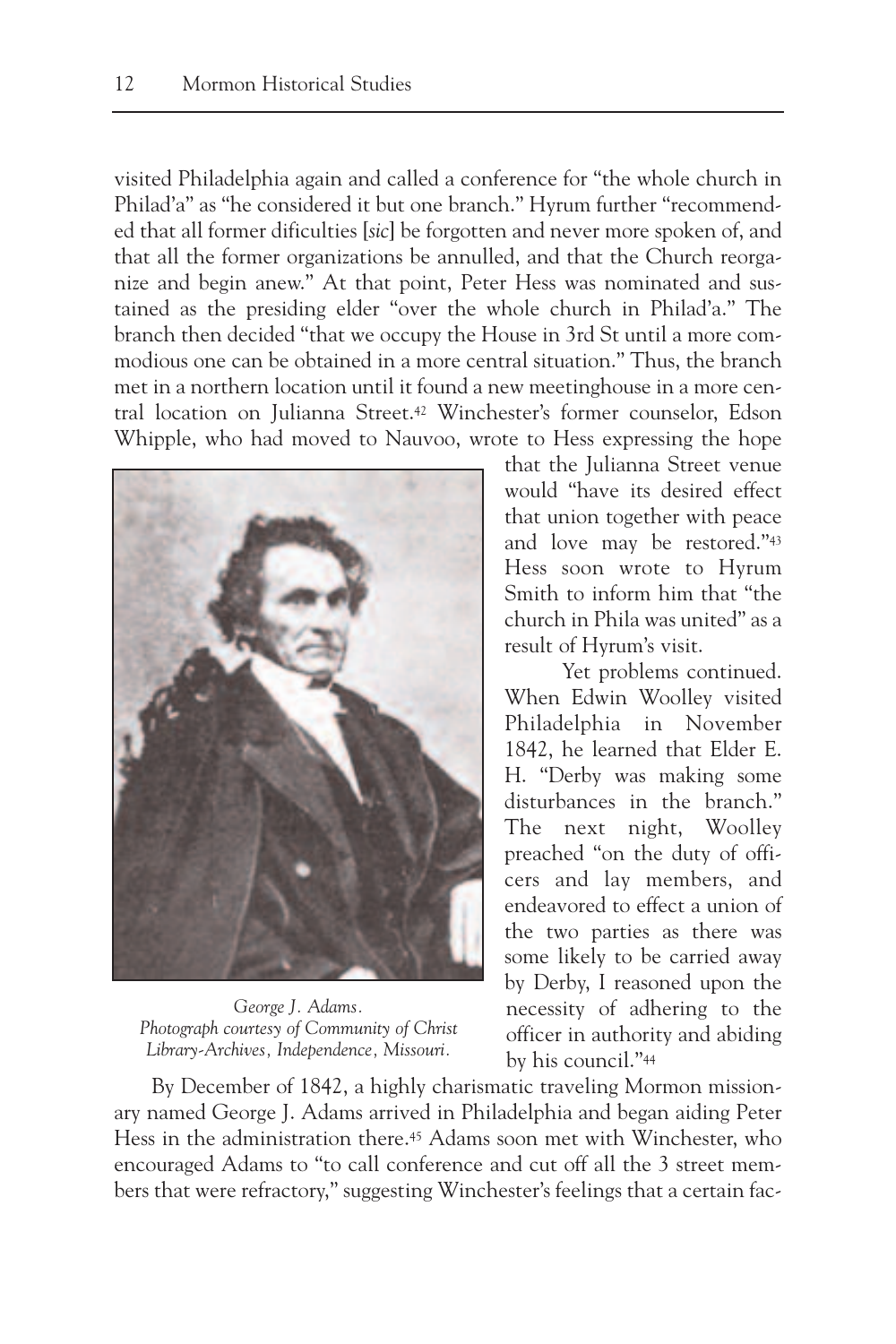tion among the Third Street members needed to be removed from the Church. Adams and Hess thought it best to visit the "refractory" members before calling the conference. Hess and Adams first visited "sister Nicholson the object of their [the Chestnut Street leaders'] wrath . . . and found she had a good spirit and was willing to do all that was required." Adams and Hess visited the rest of the refractory groups and found that they "generally ov[er]all manifested a good spirit and was willing to come and do their duty . . . and have done so till the present." Hess claimed, "Elder Adams expressed his astonishment and said that he had heard from one individual alone of the Chestnut street branch and you have reason to know who that is, more slander and abuse than he heard from all the rest put together."46

Bigger problems occurred when George J. Adams left Philadelphia. According to Hess, "Those who claimed to be the wheat of the church and whose cry had been support [ing] the Presiding Elder and the church now rose up and opposed [Hess] and [his] measures." Hess believed the Chestnut Street members "had elected me they thought that they could use me for a tool to effect their purposes" and had become angry when Hess would not cut off Eliza Nicholson and the others. Hess would not cut them off because Hyrum had told Hess to "deal mildly and save all [he] could." "From that hour," said Hess, "they began to neglect communion and finally have ceased to attend church altogether and i believe have become my open and avowed enemies." Ironically, Hess claimed that he had the support of the Third Street members. Despite all the trouble, Hess pointed out that "there has scarce been a week but the ordinance of Baptism has been administered and new members have been added to the church."47

Nevertheless, Hess felt the "difficulties have been more than i was able to bear in my own strength[.] i have been insulted by them in my own House and letters have been written to me of a most abusive character for the purpose of provoking another trial and plunge the church into another scene of fight and Quarreling." Hess concluded his letter by noting his belief that from "[t]he howling of the waters that there is a secret spring in this city the source from whence has originated this latter difficulty in the church and if it was removed the church would move forward in her majesty and strength in this city and multitude upon multitude would come forward and embrace the gospel but as things now stand, there is stumbling block and impediments in the way which hinder those from entering who otherwise would and weakens the faith of many of the saints."

Hess concluded his letter by imploring Joseph Smith to "Call home this secret spring. The two first letters of his name is Benjamin Winchester."48 Thus, the Mormon leadership called Winchester back to Nauvoo.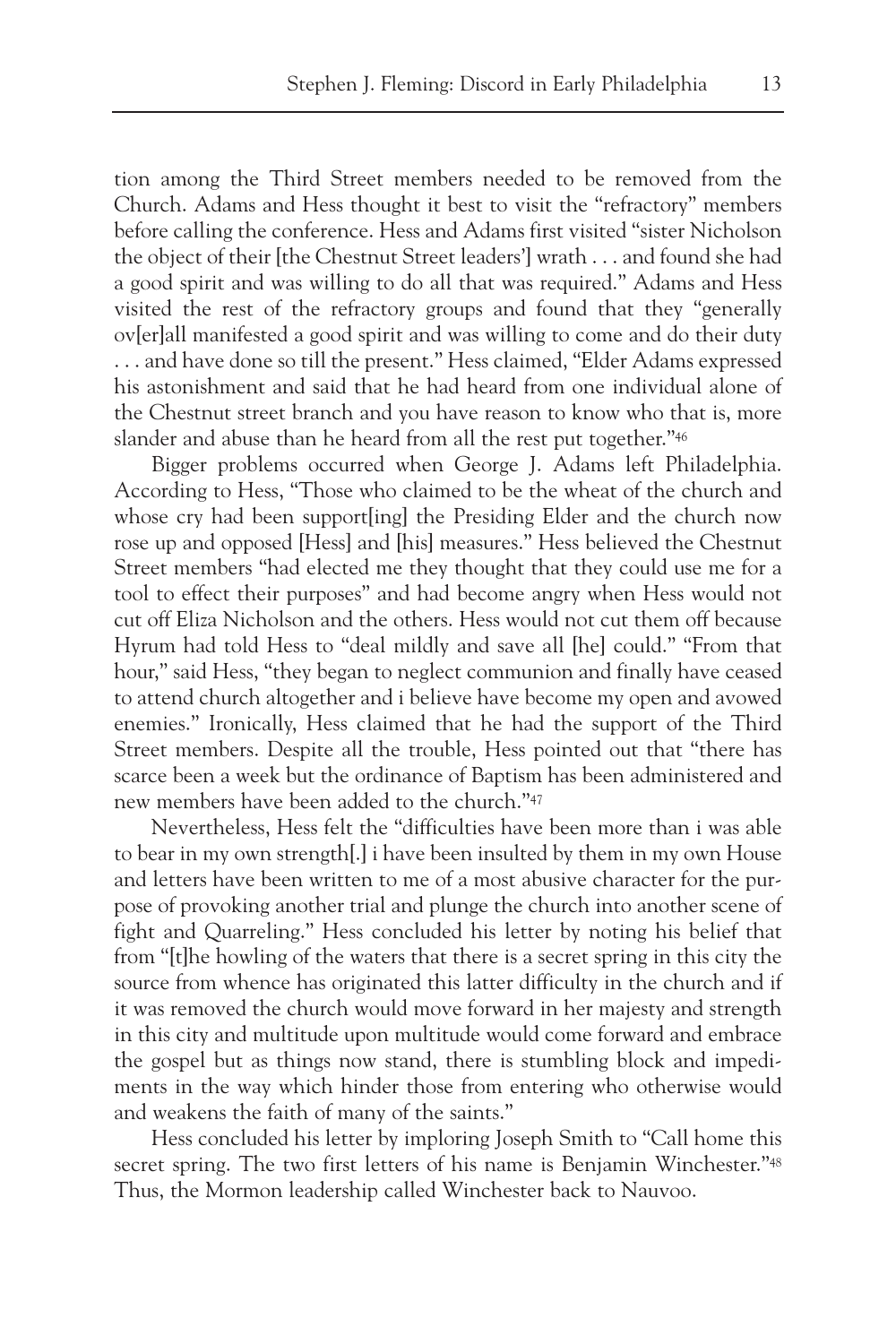#### **Portents**

At this point, a number of events occurred that set the stage for even greater difficulties for the Mormons in Philadelphia and for others in general. While Winchester was on his way to Nauvoo, Joseph Smith received letters from Eliza Nicholson and a Sister Armstrong "complaining of the slanderous conduct of Benjamin Winchester." The Prophet "directed the Twelve to act upon the matter."49

Thus, when Winchester arrived in Nauvoo on 27 May 1843, he met a long list of charges. Winchester was charged with "improper conduct, slandering the Saints in Philadelphia, for rejecting the counsel of Hyrum, Joseph and the Twelve, and tearing to pieces the saints instead of building them up." George J. Adams was at the trial, and his testimony, along with the letters, served as evidence against Winchester. Winchester then "made a lengthy speech trying to justify himself." However, Joseph "rebuked Elder Winchester in the sharpest manner; said he had a lying spirit and had lied about him, and told him of his many errors."

The issue then became that of what the Mormon leaders would do about Winchester. Brigham Young "said he had made up his mind, and his decision was that Elder Winchester should give up his license and cease preaching until he should reform." At this point, Hyrum pleaded that no decision be made until Winchester had "a chance to get more testimony if he could." Young then suggested that Joseph should handle the matter, but Joseph reiterated that it was the Twelve's responsibility and that he wouldn't mind if the matter were put off to the next day.50 At this point:

President Brigham Young arose and spoke in the majesty of his calling; and among other remarks, said that his mind was made up, and that the remarks of Brother Hyrum and Brother Joseph had not altered it. As for himself, he would not sit upon the case another day. He considered the course Brother Winchester had taken an insult upon his office and calling as an apostle of Jesus Christ, and he would not bear it. As for the rest of the Twelve, they might do as they pleased. As for himself, he would not submit to it. Benjamin Winchester has despised and rejected the counsel of the Presidency and the Twelve—has said they had no jurisdiction over him in Philadelphia, and to say where he should go &c. But he and others will find there *is* power in the Twelve. We know through whom we have received our power and who are our benefactors, and we are thankful for it. Benjamin Winchester has never for the first time received our counsel, but has gone contrary to it. No one is safe in his hands. He calls Hyrum an old granny, and slanders everybody. He says there is a contradiction between Hyrum and the Twelve—is there, Brother Hyrum? [Hyrum answered, "No."]<sup>51</sup>

In the end, "It was moved and seconded that Elder Winchester be silenced, and give up his license, and come with his family to Nauvoo, The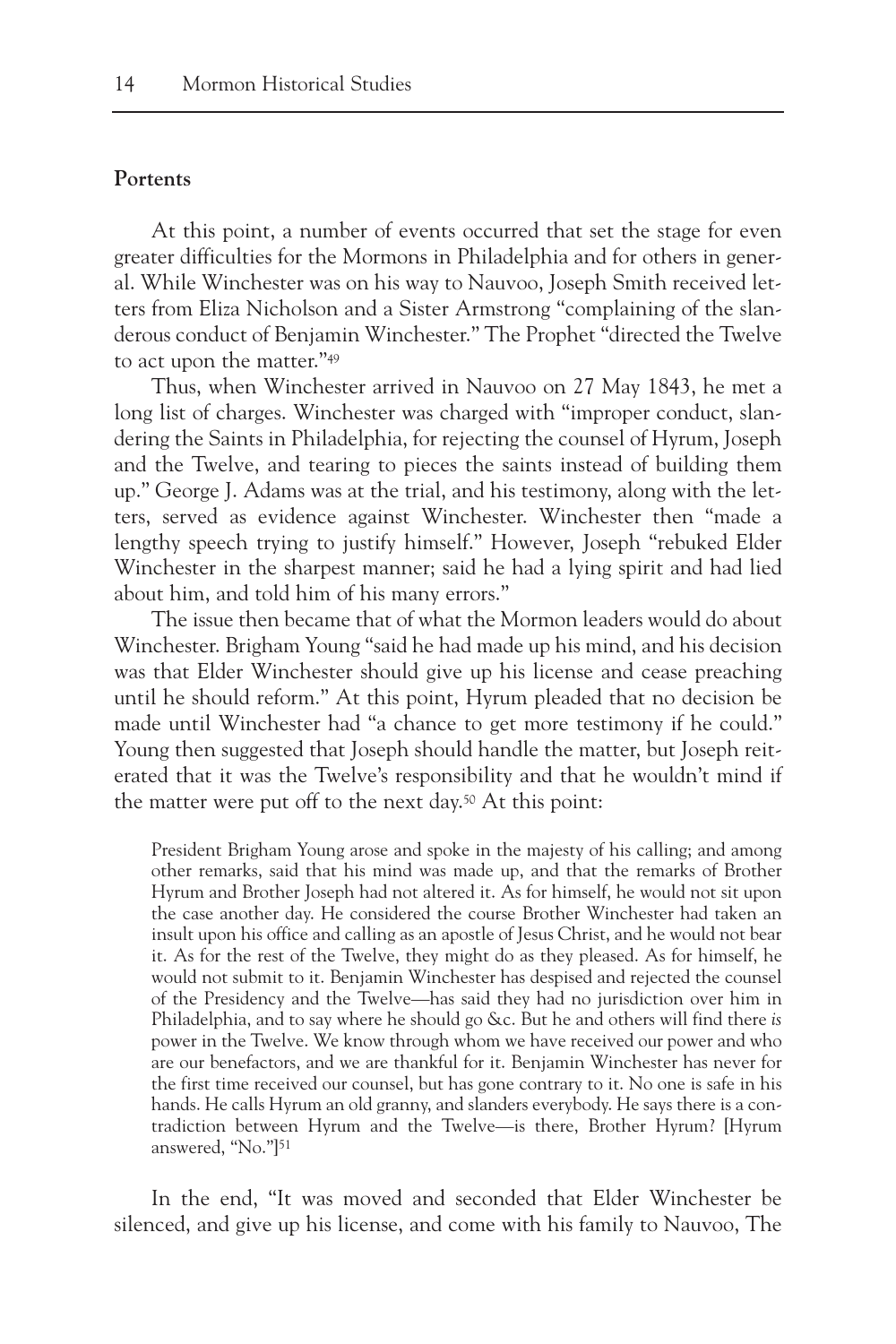motion carried unanimously." Wilford Woodruff, who recorded the proceedings in his journal, summed events up as follows: "Hyrum pleaded for mercy, Joseph for justice, and the Twelve decided according to testimony; and in all we had an interesting time."52

Soon after, the trouble in Philadelphia began spilling over into Mormon branches outside of the city. In 1843, J. H. Newton from Philadelphia had been successful in Mount Holly, New Jersey, where he converted about fifty people. Soon after, according to a local convert, Thomas Terry, Newton leaked "the doctrine of the plurality of wives" to the Mormons in Mount

Holly, which "upset the whole branch but two of the members."53 In February 1844, the local newspaper reported, "Much excitement prevails in the community at present, in regard to Mormonism." Apparently, a local convert named Corless was particularly upset by polygamy and began actively preaching against Mormonism. This action created some raucous scenes in the town when the Mormon faithful sought to respond.<sup>54</sup>

Trouble also broke out in New Egypt, New Jersey, when a quarrel erupted between New Egypt's presiding elder, Abraham Burtis, and the Prophet's brother, William Smith. Smith described the conflict in a pamphlet that told a long story of discourtesies



*William Smith, brother to the Prophet. Photograph courtesy of Community of Christ Library-Archives, Independence, Missouri.*

exchanged between the two. Smith claimed that Burtis had been harboring ill feelings toward Smith for more than two years. The problems further heated up when Smith essentially accused Burtis's wife, Sarah, of adultery with a Dr. Lee in the area, claiming that Smith had a letter that proved it. A good deal of slander was exchanged, and Burtis was finally excommunicated from the Church along with some of his friends. Benjamin Winchester, who had been reinstated by then, served on the council that tried Burtis and was one of only two dissenting votes. Smith said he later ran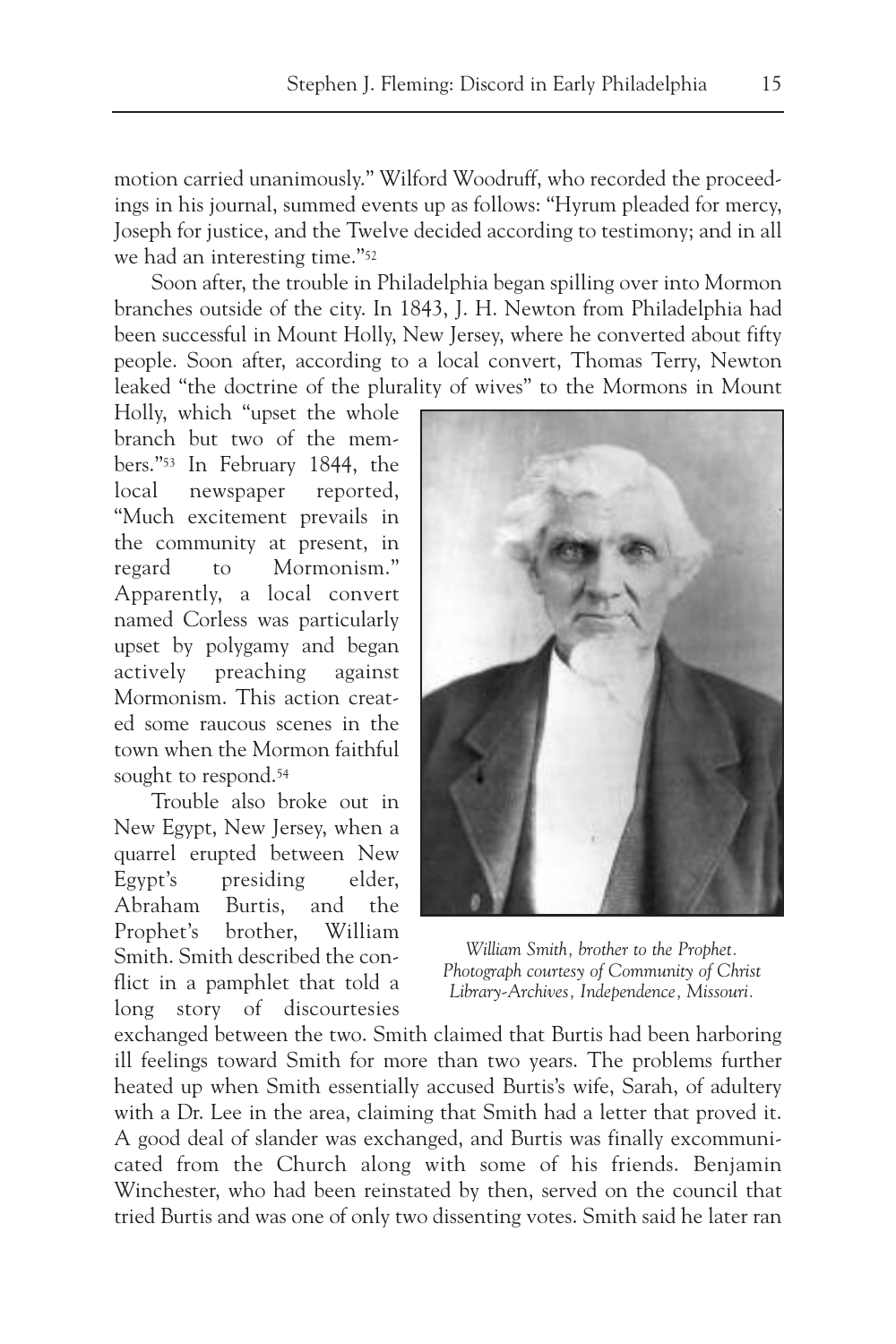into Winchester and noted that Winchester did not believe Smith had a letter against Burtis's wife.55 When Smith related the story to Nauvoo, he mentioned that Burtis was "a particular favorite of Bros. Winchester."56 These events foreshadowed the continued infighting among Mormons in the area, particularly between Benjamin Winchester and William Smith.

Frustrated with all these events, the Mormon leadership issued the following:

*To the Saints in Philadelphia*: All the members of that branch of the church of Jesus Christ of Latter Day Saints, which is located in Philadelphia, Penn., who are desirous of doing the will of Heaven, and of working out their own salvation by keeping the laws of the celestial kingdom, are hereby instructed and compelled to remove from there without delay, and locate themselves in the city of Nauvoo where God has a work for them to accomplish. . . . By order of the Quorum of the Twelve.57



*Jedediah M. Grant. Photograph courtesy of LDS Church Archives.*

As a remedy for the situation in Philadelphia, Jedediah Grant was appointed to be the branch's presiding elder in April of 1843. On Grant's appointment, Edson Whipple remarked to a friend in Philadelphia, "Poor soul I pity him and you all know why."58 In the meantime, Winchester reopened the Chestnut meeting hall.59 Historian Gene Sessions speculates that Grant was sent to Philadelphia to keep an eye on William Smith, who had just arrived in Philadelphia and who was out of favor with the Mormon hierarchy.60 This was the situation Jedediah Grant took charge of when he arrived on 4 June 1843. "Mormon Thunder" was a good choice for the job, and

he soon became a stabilizing force for Mormonism in the region. Grant set to work on putting the branch's finances in order and also responded to the trouble in Mount Holly where he was able to reclaim "about half of the members."61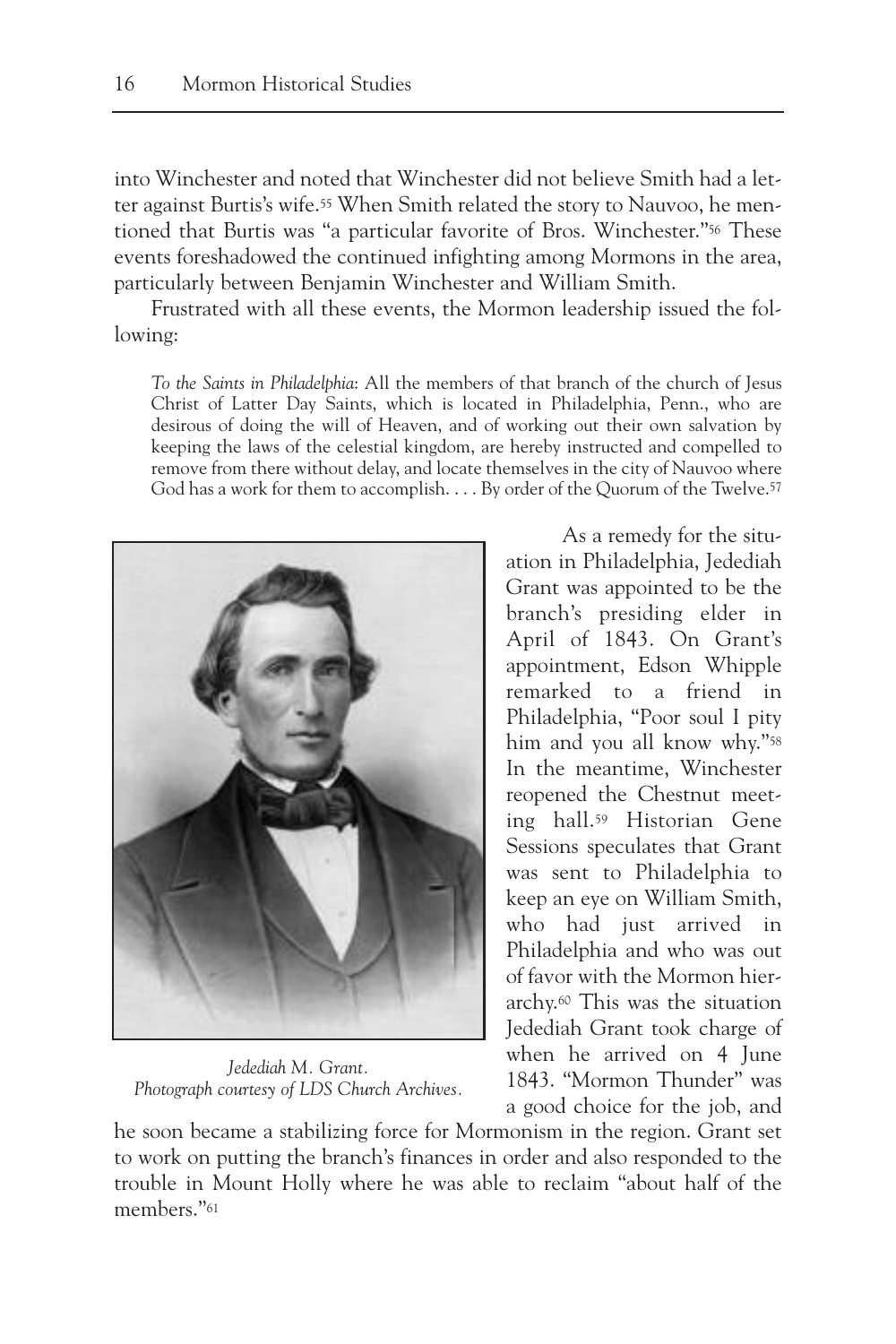Thus, with the general problems in the Philadelphia Branch, the tension increasing between Benjamin Winchester and Mormon leadership, coupled with rumors of polygamy that were beginning to circulate, Mormonism in the Delaware Valley was headed for a crisis. With the strong personalities of Winchester, William Smith, and Jedediah Grant all in one locale, the situation was particularly volatile. Thus, when events took place that would shock the whole of Mormonism, Mormonism in the Philadelphia area was in a particularly vulnerable position.

### **The Succession Crisis**

At the time when Mormon leaders were demanding that the Mormons in Philadelphia move to Nauvoo, Mormonism in Nauvoo was experiencing its own difficulties. Despite these difficulties, Joseph Smith decided to run for president of the United States. The Prophet sent out a massive canvassing effort of Mormon elders throughout the United States, and Jedediah Grant was called back to Nauvoo to help in the effort. John Horner was sent to New Jersey and relayed the following:

One night while speaking to a full house of attentive listeners, I invited all to speak who wished to, at the close of my lecture. One gentlemen got up and said: "I have one reason to give why Joseph Smith can never be President of the United States; my paper, which I received from Philadelphia this afternoon, says that he was murdered in Carthage jail, on June 27th." Silence reigned; the gathering quietly dispersed; but the grief and sadness of this heart was beyond the power of man to estimate.<sup>62</sup>

Great sadness was the consensus among accounts. When Joseph Stratton heard the news of Smith's death, "It created a very singular sensation it seemed to run through me like an electric shock." He was preaching in Delaware at the time, and he and his colleagues "all seemed to have some hopes that our Brethren was yet alive." They soon, however, saw a newspaper report that convinced them that Joseph and Hyrum were dead. Stratton reported, "My feelings at this inteligence [*sic*] can easily be imagined as described & it seemed so with others for they set down and wept like children."63 The members of the Philadelphia Branch voted to "wear an appropriate badge of mourning for thirty days" in response to the martyrdom.64

The death of Joseph Smith had more dire effects on Mormonism than mere melancholy thoughts among its adherents. As the *Burlington Gazette* reported, "It was thought by many that [the Mormons] would disband."65 Brigham Young was quickly able to gain the support of the majority of the Mormons at Nauvoo, but the eastern branches were up for grabs. Sidney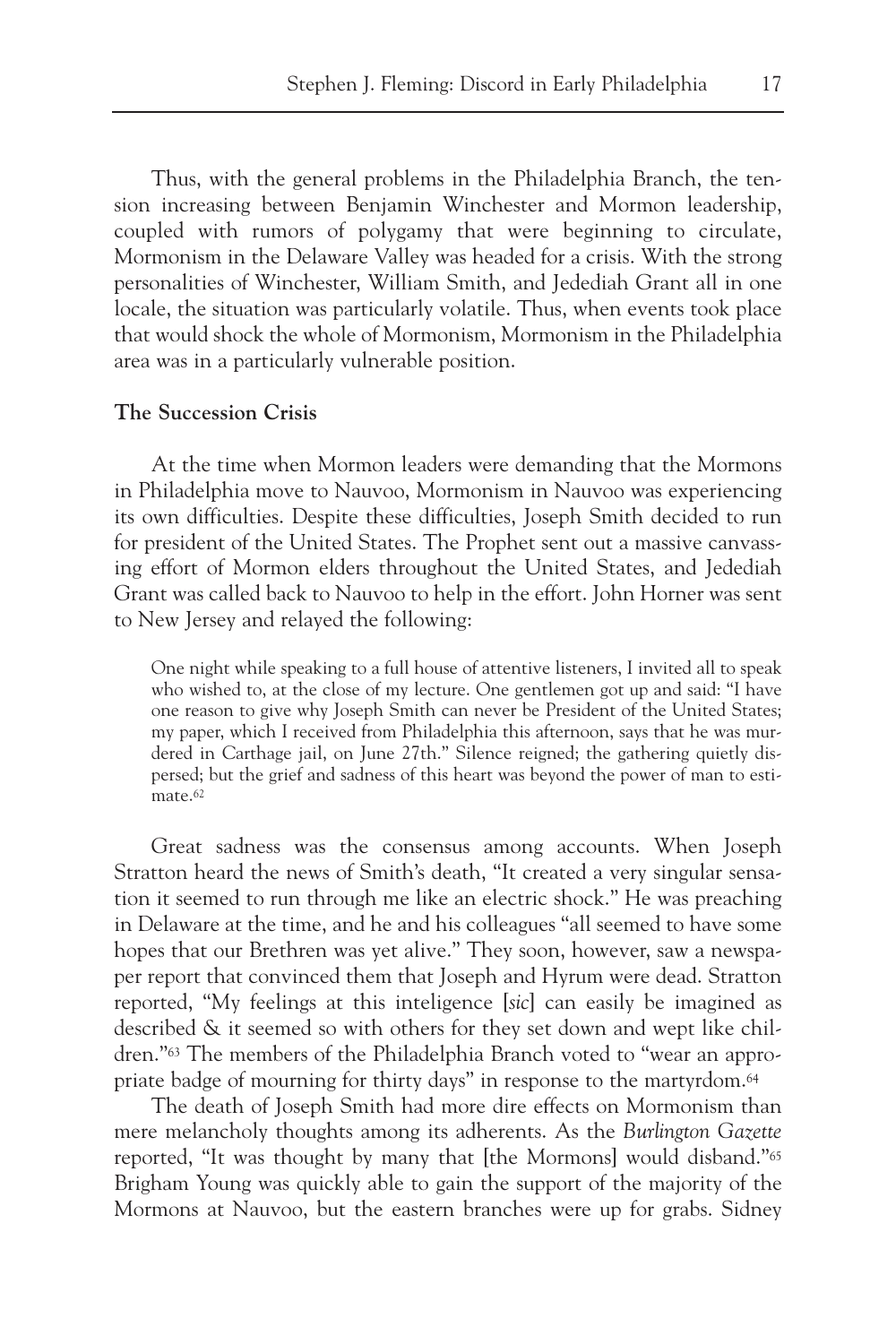Rigdon soon turned his attention eastward, establishing his headquarters in Pittsburgh. Jedediah Grant returned to Philadelphia in July of 1844 to advocate Young's cause.66 Rigdon soon began canvassing the Philadelphia Mormons for adherents; and, according to Jacob Gibson, Rigdon's visit to Philadelphia "made quite a stir in the church."67 One of the first to follow Rigdon in Philadelphia was Benjamin Winchester.

As the succession crisis was just beginning, Mormons in Philadelphia continued to meet together, regardless of whom they supported as the new Mormon leaders (as many were likely confused). With the many strongminded personalities in the area and with the question of succession among them, the discord in the Philadelphia Branch erupted into even greater acrimony. As each of the competing factions used some form of the Church's name, in the discussion that follows, I call them by the name of their leaders to designate them from each other.

At a conference in the fall of 1844, William Smith "took the occasion to reprove Elder B. Winchester for his course against the Quorum of the Twelve in New York, Philadelphia, and other places." At that point, "Elder Winchester arose before the Church and stated that the Quorum had slandered him. Had taken his license from him, that he had spent 400 dollars in going and returning from Nauvoo and other places to attend to charges preferd [*sic*] against and that the Twelve never explained the reason why he was suspended: and," in the words of William Appleby, "many other charges against them too aidicutous [*sic*] to mention." An accounting of the various branches in the region was then made, and it was reported that the Philadelphia Branch consisted of 334 members. However, "The standing of many members not fully known, a call was then made" among the priesthood holders to determine who supported the Twelve. "Whereupon all present arose except Elders Winchester[,] Wharton[,] and McLane."68

On 25 September 1844, William A. Moore wrote to Brigham Young, informing him that Benjamin Winchester was campaigning hard against the Twelve and denouncing them on the point of polygamy.69 Young excommunicated Winchester the next day.70 The Philadelphia Branch minutes show that individuals began resigning from Mormonism soon after. In October 1844, Jedediah Grant reported to Nauvoo that "Winchester, has walked foremost in the Ranks, of the factions, to oppose the Quorum of the Twelve and the building of the temple." Grant reported that Winchester was currently in Pittsburgh, but "when Benj comes back form Pittsburg [*sic*] we expect to have times, times, & the deciding of thing."71

Shortly after, Grant held a special conference in "which he [Grant] stated the reasons why certain individuals have been cut off from the church at Nauvoo That they had received the doctrines of Sidney Rigdon and upheld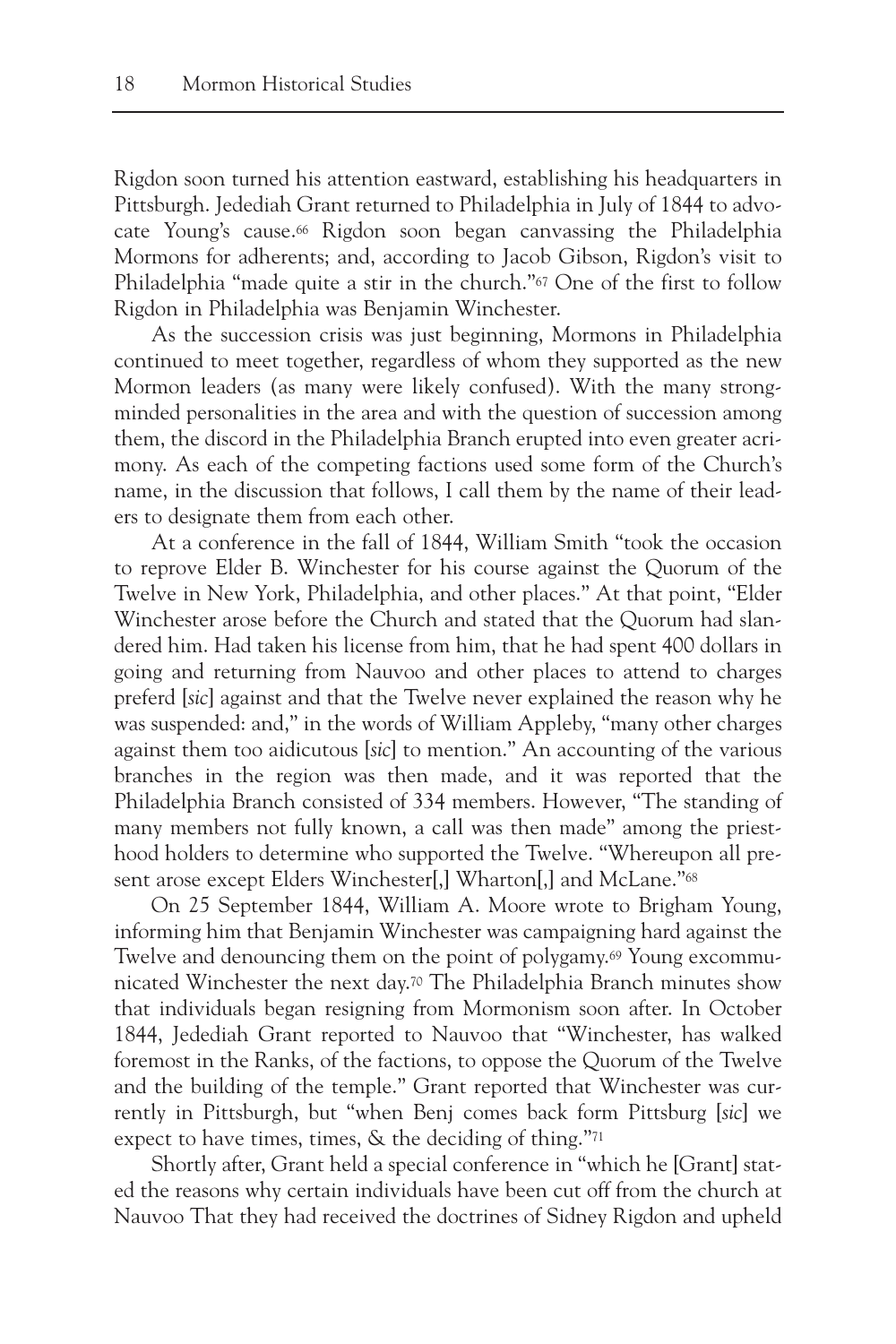him as the Head of the Church, rejecting and speaking evil of the Quorum of the Twelve," and therefore Rigdon "had been lawfully tried, and excommunicated from the church."72 Grant therefore took the opportunity to "request all present to state their feelings in regard to this matter openly and freely." Twenty-three present came out for Rigdon and were "cut off" by Grant.73 Yet, in the words of RLDS historian Walter Smith, the dissidents "did not withdraw from the church as they understood it, as they continued to uphold and defend the gospel . . . but simply withdrew from the leadership of those whom they declared were perverting the way of truth."74 Indeed, many of the Philadelphia Branch's leaders went with Rigdon, and a branch of Mormons under Ridgon's helm was soon established in



*Sidney Rigdon. Photograph courtesy of Community of Christ Library-Archives, Independence, Missouri.*

Philadelphia under the leadership of William Wharton, the former presiding elder of the Third Street branch.75 Rigdon also ventured into New Jersey, where at Woodstown he established a following.<sup>76</sup>

Grant acted quickly against Rigdon, starting with the excommunication of his followers from the Philadelphia Branch. For instance, Jacob Gibson had "voted to sustain him [Rigdon]" but "nearly . . . recinded [*sic*] the vote . . . but the church disfellowshiped me."77 Soon after, Gibson requested that Young's followers reconsider his case, and Gibson was allowed to come back on condition of being rebaptized. Grant also attacked Rigdon in the press, printing a lengthy pamphlet called *Grant's Rigdon*. In the pamphlet, Grant asserted that Rigdon had never been sufficiently dedicated to the Mormons' cause and also that he was mentally unstable.78 Also, Grant, accompanied by Andrew Hunter Scott, visited Woodstown, New Jersey, and convinced all but three in the branch to follow Young instead of Rigdon.79 Thus, despite the continuing trouble in Philadelphia and the challenge Rigdon presented,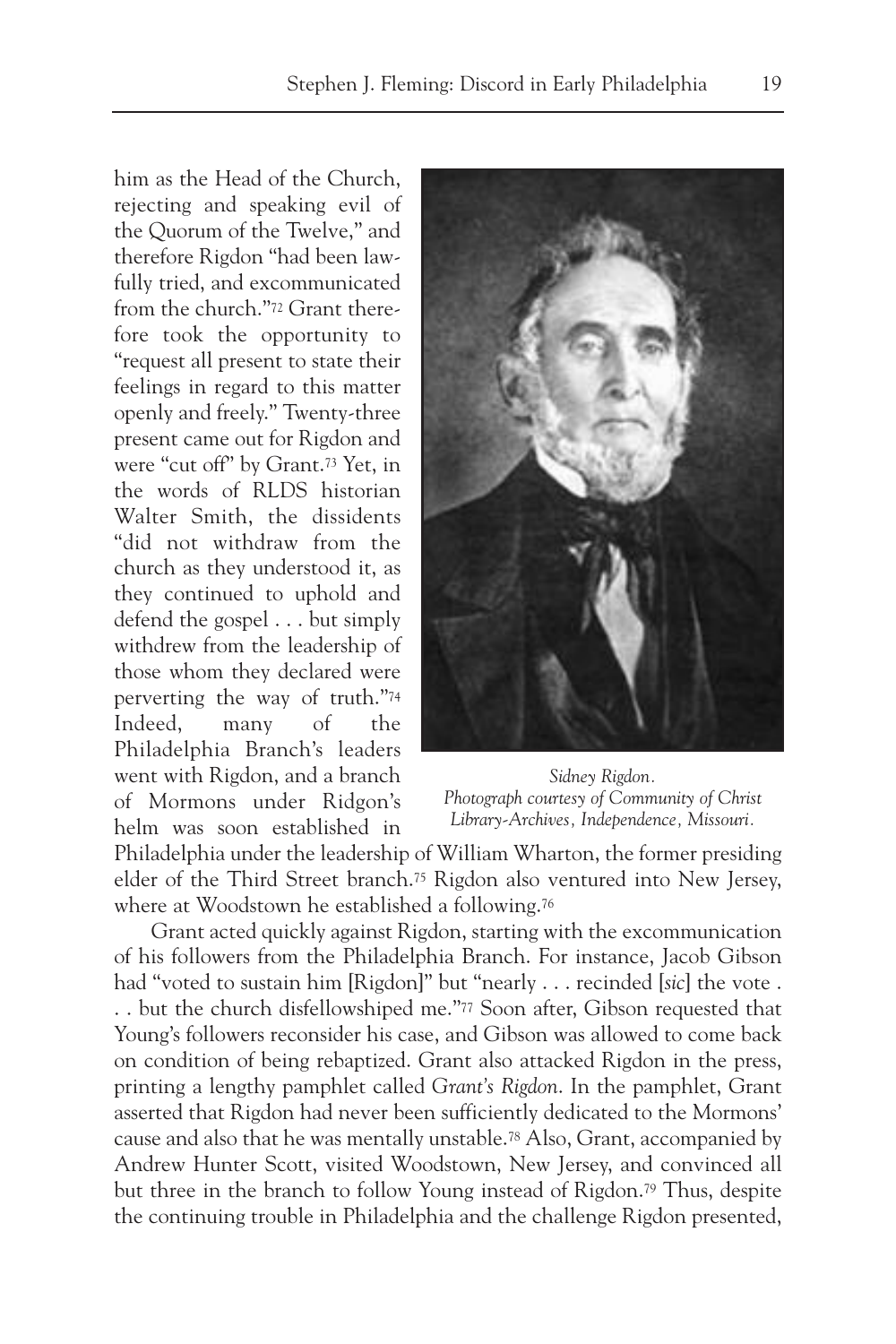Grant was able to keep 60 percent of the Philadelphia Branch with Young.<sup>80</sup> In December 1844, Wilford Woodruff wrote to Brigham Young, saying that Woodruff believed Grant had "saved the church in Philadelphia."<sup>81</sup> Soon, Rigdon's following at Pittsburgh fragmented, and most of his followers dispersed.82 Though Rigdon continued asserting his claims to leadership for the rest of his life, he never again figured significantly in Philadelphia-area Mormonism.<sup>83</sup>

In the midst of the rancor of the Twelve versus Rigdon, vehement personal attacks broke out among various eastern Mormon leaders. First, George J. Adams attacked Benjamin Winchester in an eastern Mormon periodical. Winchester must have responded to Adam's attack, as Adams later sued Winchester for slander. Soon, William Smith began attacking Winchester in the press. Smith accused Winchester of being a party to the conspirators who plotted Joseph Smith's death in Nauvoo. Winchester sued Smith for slander, and Smith, who would have faced prison time if convicted, wrote to Brigham Young for help in proving his accusations against Winchester. However, Wilford Woodruff soon wrote to Young to inform him that Smith and Adams were using the Mormons' eastern press, *The Prophet*, for their own purposes. Young sent Parley P. Pratt to take charge of *The Prophet*, and Young later excommunicated both Adams and Smith.84

In 1846, Jedediah Grant left Philadelphia, and Jacob Gibson was made presiding elder of Young's followers there. According to Gibson, "That summer Strang came on I suposed he new something as he clamed to be a grate man and a Profit I desiring in my hart to se[e] the church rited up and a first President apointed." Strang planned to make Gibson the leader of his organization in Philadelphia. However, as with Rigdon, Gibson decided against following Strang and was baptized back into Young's fold by William Appleby in 1847.85 Yet, for some time, Strang was the strongest opponent to Young in Philadelphia and elsewhere generally. In Philadelphia, Strang won the allegiances of George J. Adams, who became a member of Strang's hierarchy, and Peter Hess, who became Strang's presiding elder in Philadelphia. Strang convinced William Smith and John E. Page of the Twelve to join him for a time. Strang was successful in Philadelphia for a few years, but his branch in Philadelphia collapsed in 1850.86

In 1848, William Smith put forth his own claim for leadership. Smith set up a branch of his followers in Philadelphia and soon began proselytizing in New Jersey. Smith sent an Aaron Hook to Cream Ridge, New Jersey, and enlisted "some seven or eight" to Smith's cause. Later, William Appleby debated with Hook and claimed, "The result was all the Members led astray was restored back to the Church again," meaning they followed Young rather than Smith.87 Smith's Philadelphia branch, like Strang's, collapsed in 1850.88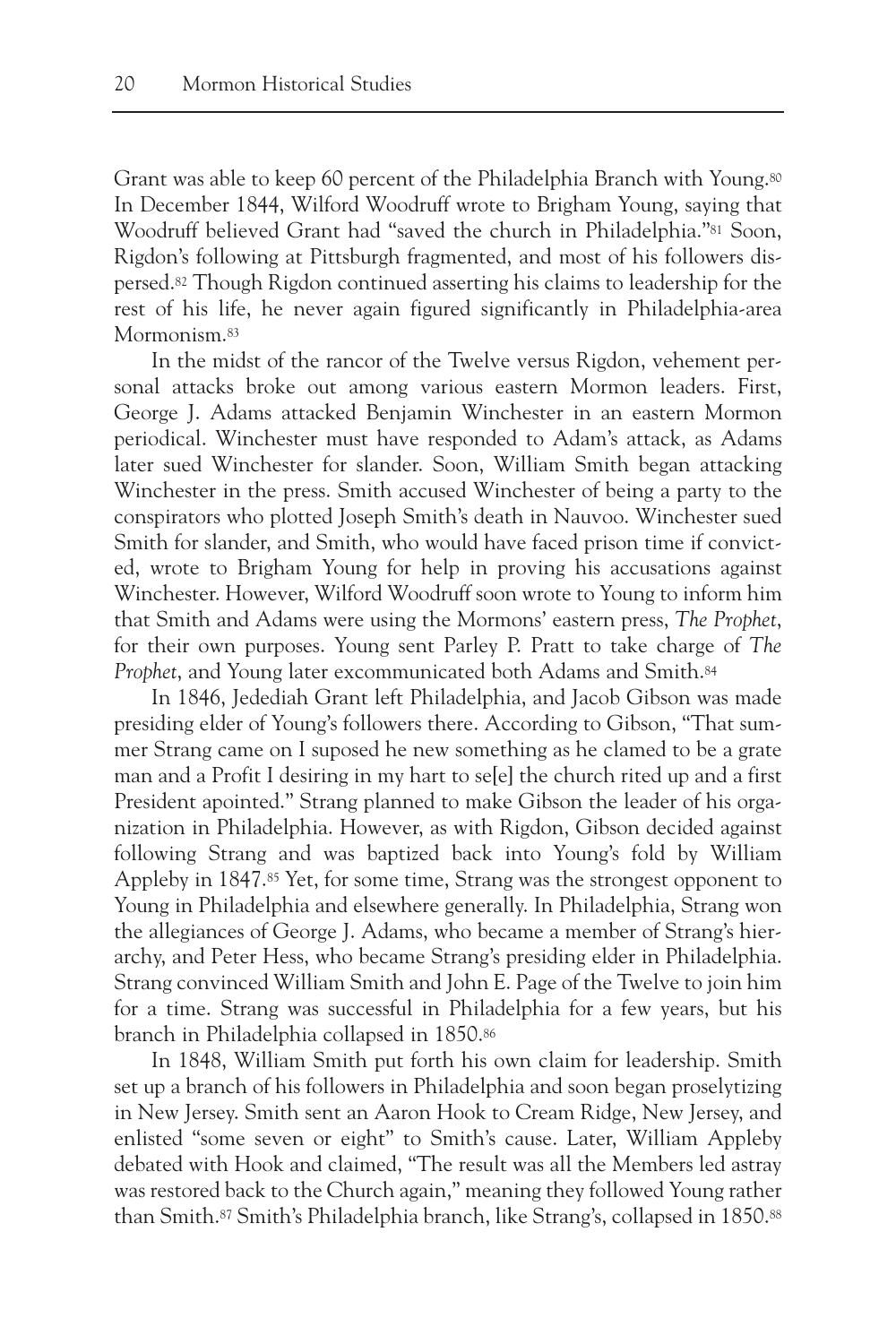Thus, through Young's administrative adroitness and the vigor of Grant and others, the Twelve were the only Mormon faction to have a continual presence in the Philadelphia area in the years immediately following Joseph Smith's death. However, many of the Mormons in the area eventually left Mormonism altogether.

#### **Young's Followers Called to Utah**

Brigham Young continued Mormonism's gathering policy; one of Jedediah Grant's charges against Sidney Rigdon was for "rejecting Nauvoo as the gathering place of the Saints."89 Young soon looked westward, and gathering to Utah was preached at least as urgently as gathering to Nauvoo had been. When Jesse Little visited Young's followers in Philadelphia, he "delivered a discourse on the present situation and condition of the church and the things most important to be attended to by the Saints at the present time, in which the doctrine of the gathering was clearly set forth."90 Many Mormons in the area had already moved to Nauvoo, and many continued to move. At that time, Mormon leaders considered another route to the West in the form of sailing around Cape Horn. The Mormons purchased the *Brooklyn*, and with Samuel Brannan as their leader, many Mormons from the Philadelphia area sailed around Cape Horn to California. This was the only time this route was attempted because of concerns over the Mexican-American War.91

The gathering to Utah actually took an increased urgency because of an apocalyptic foreboding among Young's followers. This apocalypticism was based on Joseph Smith's Civil War prophecy.92 With the murders of Joseph and Hyrum Smith, the Mormons felt that God's fury upon the "Gentiles" was due. Thus, Mormon leaders' admonitions to gather were laden with this apocalypticism. William Appleby said as much in an 1847 circular to the Mormons in the East:

Then let us in haste flee from the impending storm that is about to burst forth upon all nations. . . . Already the clouds of War are gathering thick and fast around in our own *once happy land*; consternation, fear and division are on every side and the people cannot comprehend the meaning or result. But permit me to say, that the Destroying Angel had been commissioned to go forth in his anger . . . and rides upon the waters, scattering death and destruction with unsparing hand, and stirs up the nations to jealousy, one with another. . . . And how then shall the Saints escape, but by gathering to the place God has commanded, and promised deliverance.<sup>93</sup>

Thus, the Mormons were expecting a civil war. As Edson Whipple put it in a letter to Utah from the Philadelphia area in 1849, "Circumstances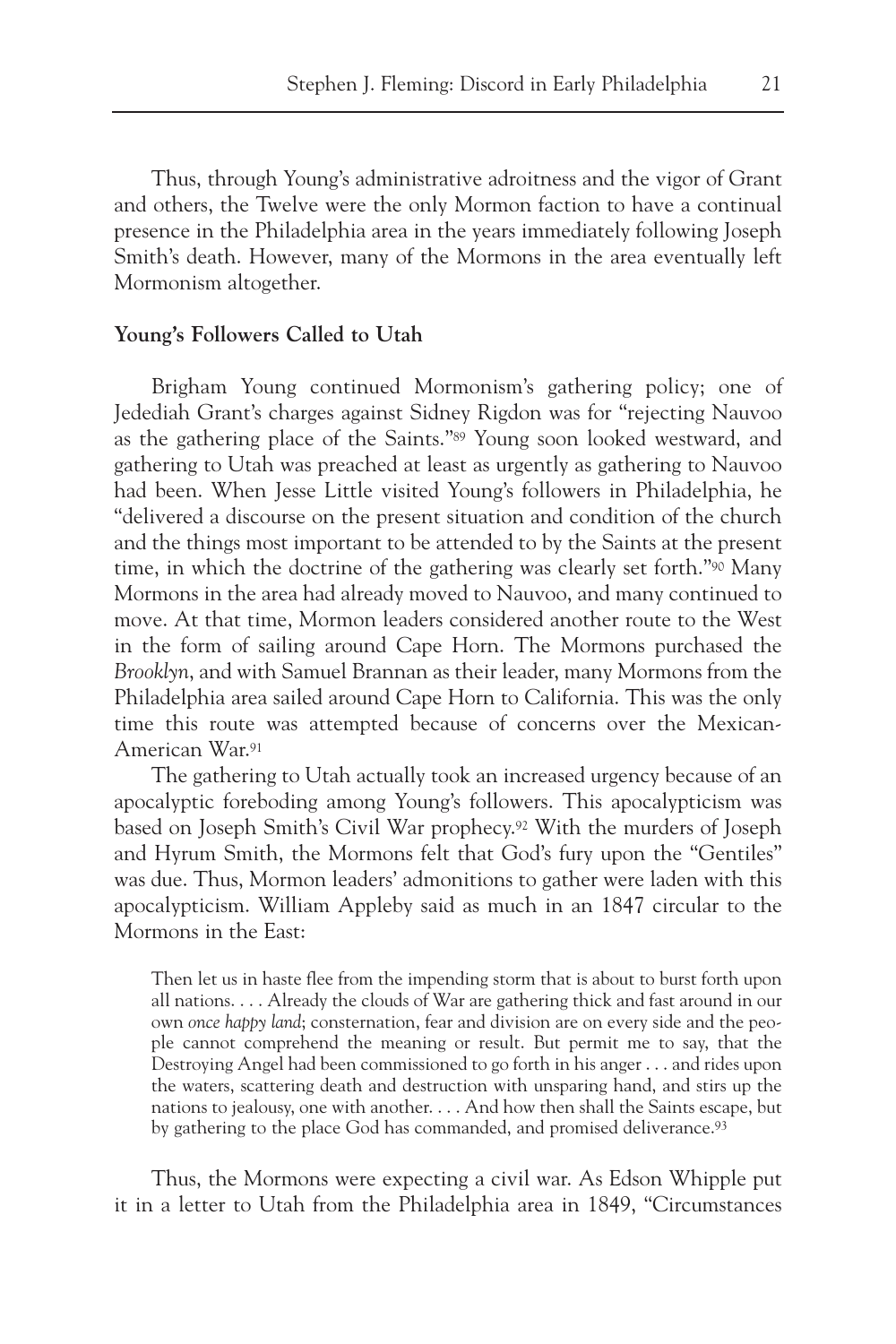[are] such that I still remain in Babylon although contrary to my feelings," because he felt "this nation  $\ldots$  [is] in my humble opinion about ripe for destruction. It does appear that the Lord has withdrawn his spirit from them; and they are now left to themselves, and ready to slay each other."94 This rhetoric seemed to have an effect on the Mormons in the Philadelphia area. In 1853, Maria Brooks wrote from Delaware to a friend in Utah, saying, "When I look at last April's Seer [a Mormon periodical] concerning the revelation on war and see how fast things are coming to be fulfilled it makes me grieve to think that I can not get out of here."95 This tendency is summed up best by Sarah Palmer Sharp in her autobiography: "It was 1861 and the Civil War broke out. By this time, my parents had decided they could offord [*sic*] to go to Utah."96

### **Aftermath**

Although Young's followers were the only Mormon faction to maintain a continual presence in the Delaware Valley following Joseph Smith's death, other groups made attempts to establish themselves. As mentioned, Rigdon's, Strang's, and William Smith's branches had all collapsed by 1850, but a variety of other lesser-known Mormon factions also made attempts. In 1849, Jacob Syfritt headed up a Mormon faction started by George Hinkle called "The Bride, The Lamb's Wife" until the group moved to Missouri and fell apart. In 1852, John M. Powers arrived from St. Louis as "a travelling teacher of Jehovah's Presbytery of Zion," but he met with little success. In 1853, Peter Burney of the "Truth Association" preached in Philadelphia.97 Thus, Mormonism in the Delaware Valley continued to have a varied experience.

Though Young's followers maintained a continual presence, the membership soon began to taper off. Many of the rural branches in the Philadelphia area quickly dwindled and often stopped meeting in the years following Joseph Smith's death. Nevertheless, there was a general surge in Mormonism in the area in the mid-1850s. An encouraging report at a conference in Philadelphia in 1855 brought the comment that "Mormonism might have taken a nap for awhile in the east, but it has awakened up and was now alive and kicking."98 Further, the leader of the conference felt that "Elder Harrison, too, deserved credit for keeping the saints together in Philadelphia, in the dark and cloudy day; they although feeble found a neucleus [*sic*] to gather to, and he now saw the reward of his labors."99 Indeed, the membership numbers reported at the conference were as high as or higher than Mormonism's initial surge in the area in the early 1840s. Further, Angus M. Cannon reported in 1856 that he had "baptized quite a number of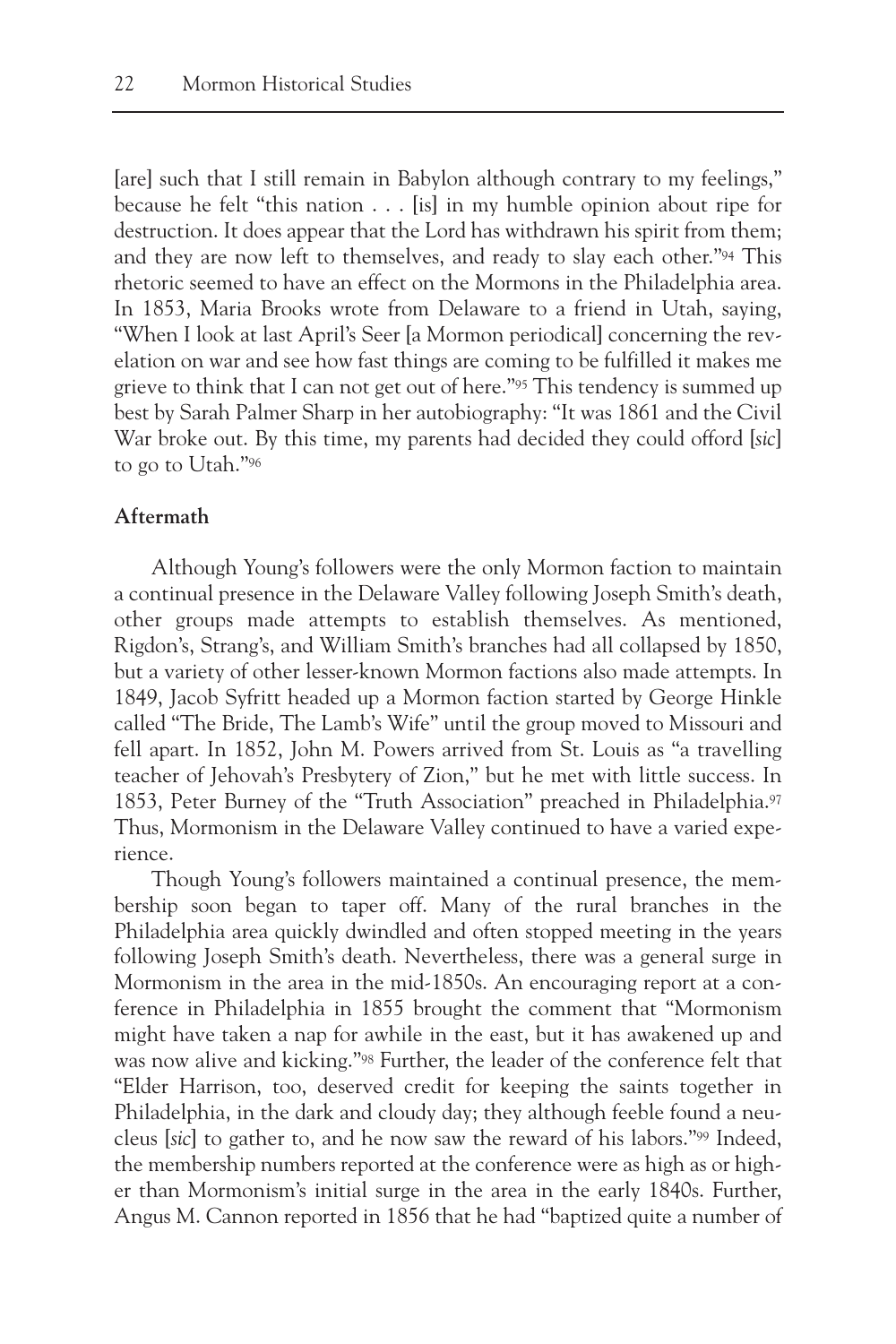persons" in the area and that "a spirit of reformation was stirring up old members, and they were renewing their covenants, with a determination to prove more faithful."100 At a conference in April of 1857, all the Mormon branches in the Philadelphia area were "in a flourishing condition."101

While the Mormons were still making converts, part of the reason for their impressive numbers at this time was attributed to the flow of Mormon emigrants from Europe. As John Taylor, then president of the Eastern States Mission, explained in 1857, "At Philadelphia and around, there have been some few brought in, but most of the Saints there are those who have come in from England and other places." Further, Taylor claimed foreigners were pouring in "from England, France, Germany, Denmark and other places; they form quite a body, there is now five or six hundred."102 Samuel Harrison, then president of the Philadelphia Branch, claimed that "union peace and harmony prevailed. . . . Mormonism fused and united different elements; national predilections gave way and new and old members, foreign and American were all one."103

Yet the proselyting of Young's followers soon began to meet with frustration. Said John Taylor in 1857:

It is almost impossible to produce any effect on the feelings of the people. In New Jersey I held several days' meeting, to see if something could be done. They turned out in great numbers; "Mormonism" was popular; as many as 200 carriages were present; we were treated well and preached faithfully; somebody came and set up a little groggery, and it was removed forthwith. Was anybody converted? No. They turned their ears like a deaf adder to the cause, and this is the general feeling so far as I have discovered.104

With the Utah War of 1858, Brigham Young called everyone home; and the Eastern States Mission was shut down. Efforts were revived again immediately after the Civil War, but Young's followers had a difficult time reestablishing themselves. In 1870, the *Deseret News* reported, "As a general thing their [missionaries'] labors are not resulting in many additions to the church."105 Although the *Millennial Star* later that year reported a renewed effort "and consequently a grand rally around the banner of Mormonism may be expected,"106 with few exceptions, Young's followers did not make sustained progress in numbers of adherents in the Delaware Valley until the end of the nineteenth century.

In the 1860s, a group calling themselves the Independent Branch, which recognized the claims of none of the Mormon factions, began meeting in Philadelphia. When RLDS missionaries arrived in Philadelphia, many from the Independent Branch joined their cause.107 The RLDS Church soon began reorganizing Mormon branches in the places where Mormon branch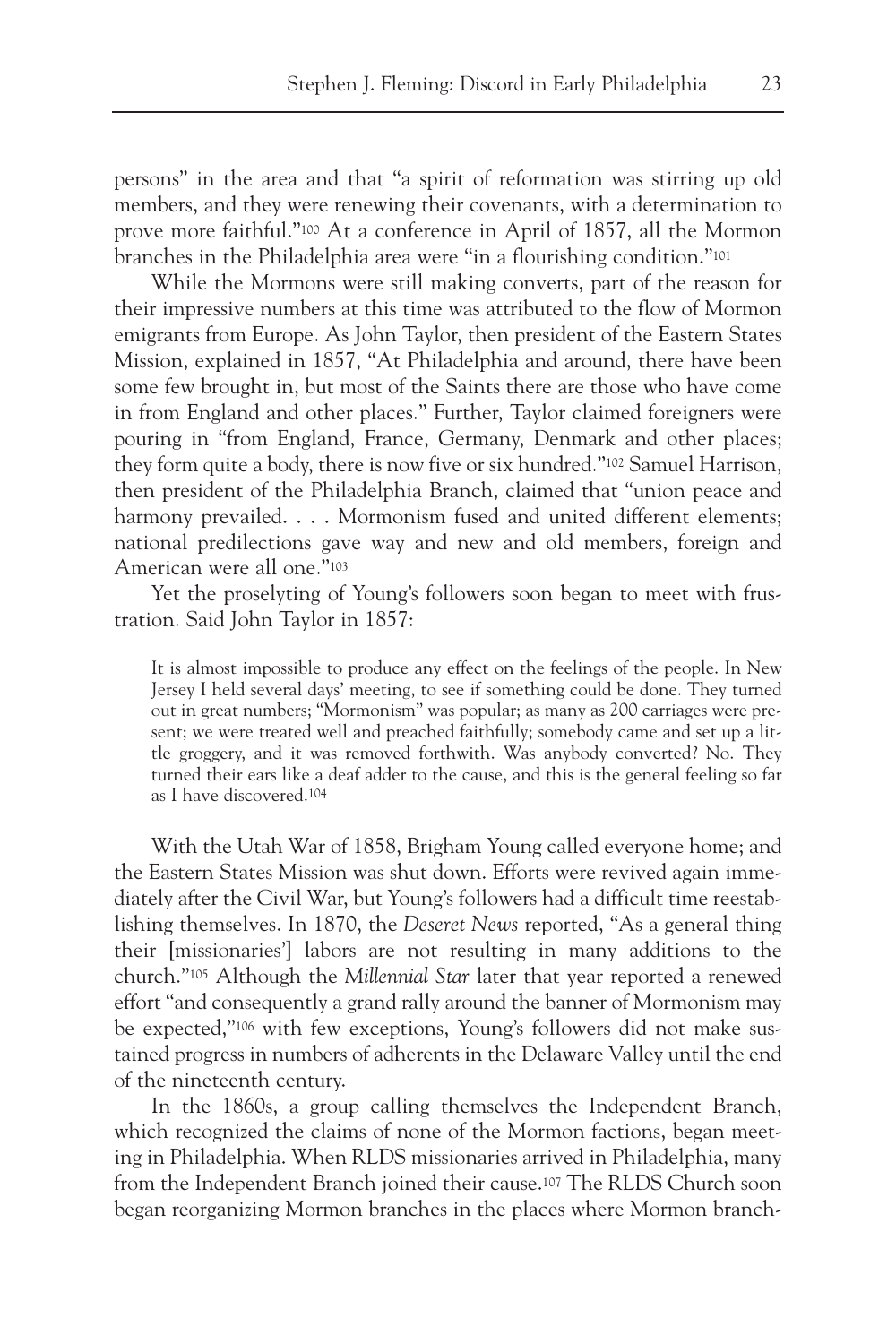es had previously been.108 The rural RLDS branches tended to last only as long as the lives of the elderly members of which they were made. Thus, the RLDS Church, like Young's followers, experienced only gradual growth in the Philadelphia area beginning in the late nineteenth century, with Philadelphia as the hub.

The story of Mormonism in Philadelphia is a study in early Mormon success. Though the many conversions in the area were the most salient feature of this success, the overcoming of so many obstacles was a success as well. Though these obstacles left their scars in the forms of bitter disputes and the loss of many members, they nevertheless demonstrated the strength of the movement and the resolve of its adherents.

#### **Notes**

1. See Stephen J. Fleming, "An Examination of the Success of Early Mormonism in the Delaware Valley" (M.A. thesis, California State University, Stanislaus, 2003), 1–5; and Stephen J. Fleming, "'Sweeping Everything before It': Early Mormonism in the Pine Barrens of New Jersey," *BYU Studies* 40, no. 1 (2001): 72–104.

2. Benjamin Winchester to Ebenezer Robinson and Don Carlos Smith, 10 February 1840, *Times and Seasons* 1, no. 7 (May 1840): 104.

3. *Daily State Gazette* (Trenton, New Jersey), 7 May 1870.

4. The Philadelphia Branch was established 23 December 1839. Philadelphia Branch Minutes, 1, typescript, Community of Christ Archives, Independence, Missouri, copy of typescript in L. Tom Perry Special Collections, Harold B. Lee Library, Brigham Young University, Provo, Utah. The Brandywine Branch in Chester County was established on 25 January 1840. See also Lorenzo Barnes to Don Carlos Smith, 29 January 1840, *Times and Seasons* 1, no. 5 (March 1840): 78–79.

5. "From the Elders Abroad," *Times and Seasons* 1, no. 2 (December 1839): 26.

6. Lorenzo Barnes to Don Carlos Smith, 78–79.

7. Erastus Snow to Ebenezer Robinson and Don Carlos Smith, 31 October 1840, *Times and Seasons* 2, no. 2 (15 November 1840): 221.

8. A conference in Philadelphia in August 1844 reported a membership of 334. This seems to have been the high-water mark. "Minutes of a Conference in Philadelphia," *Times and Seasons* 5, no. 20 (1 November 1844): 701.

9. Works on Mormonism in Philadelphia include Walter W. Smith, "History of the Philadelphia, Pennsylvania Branch," (published serially) *Journal of History* 11 (July 1918): 358–73; 12 (January 1919): 111–18; and 13 (October 1920): 509–30; and David W. Whittaker, "East of Nauvoo: Benjamin Winchester and the Early Mormon Church," *Journal of Mormon History* 21, no. 2 (1994): 31–83. Smith, the leader of the RLDS Church in Philadelphia at the time, made excellent use of local records but did not have access to the extensive records at the LDS Church archives. Whittaker's article focuses more on Winchester than on the branch; though Winchester was the major figure in the story, this article has a different emphasis. Both articles were invaluable to this study.

10. Edwin D. Woolley to the Editors of the Times & Seasons, 17 June 1841, *Times and Seasons*, 2, no. 21 (1 September 1841): 531.

11. See Fleming, "Examination of the Success of Early Mormonism in the Delaware Valley," 73–77.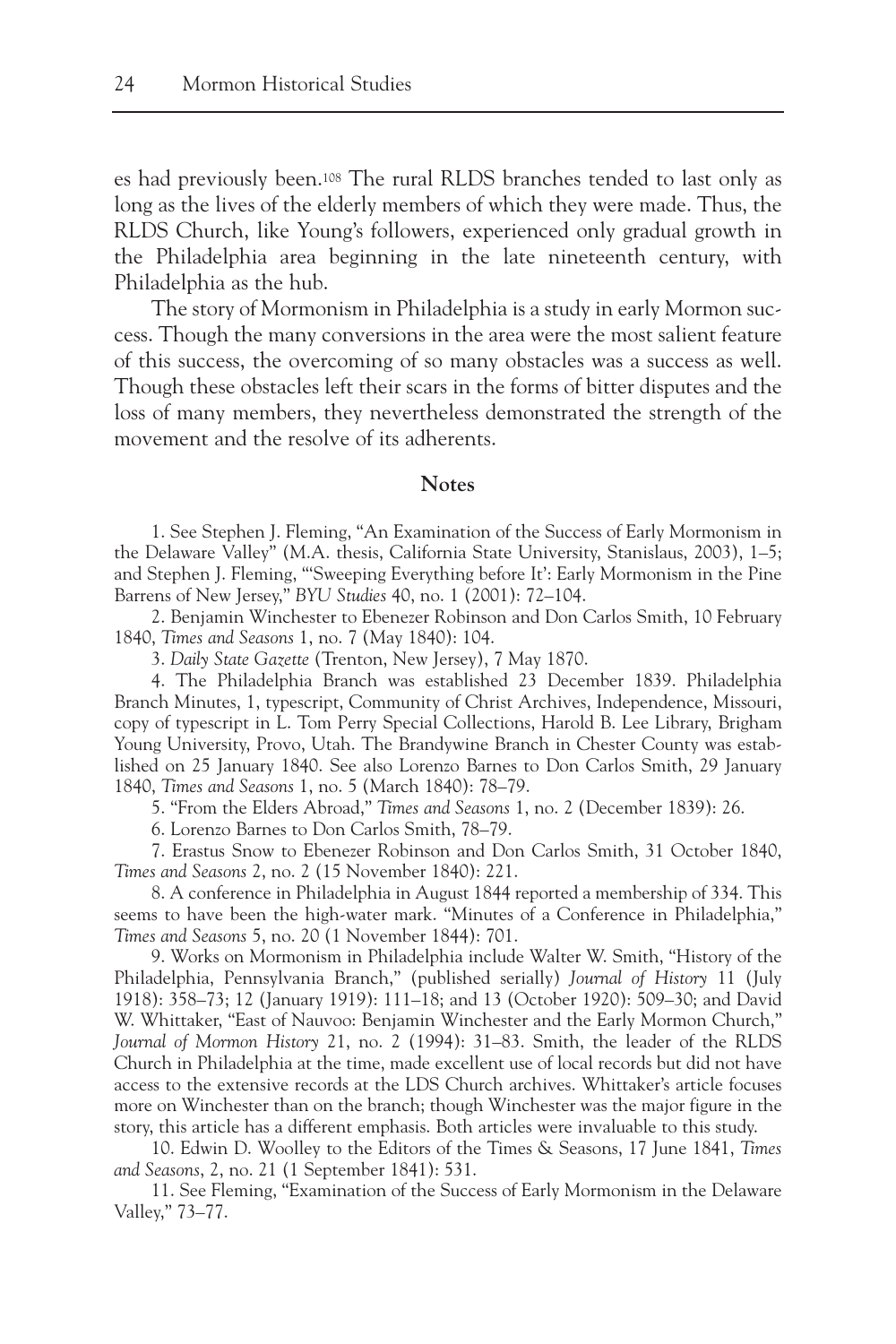12. John E. Page, "To the President and Council of the Church of Jesus Christ of Latter day Saints," Journal History of the Church, 1 September 1841, 7, LDS Church Archives, Family and Church History Department, The Church of Jesus Christ of Latterday Saints, Salt Lake City, Utah.

13. Samuel James to Don Carlos Smith, n.d., *Times and Seasons* 1, no. 3 (January 1840): 45.

14. Philadelphia Branch Minutes, 2.

15. Philadelphia Branch Minutes, 18.

16. "Conference Minutes," *Times and Seasons* 2, no. 14 (15 May 1841): 413.

17. Joseph Smith, "To the Saints Abroad," *Times and Season* 2, no. 15 (1 June 1841): 434.

18. Edson Whipple to Peter Hess, n.d., typescript, 4, 5, Edson Whipple Collection, Perry Special Collections.

19. For instance, in 1842, Elijah Malin, the presiding elder in Chester County, Pennsylvania, wrote Edward Hunter in Nauvoo, saying, "I feele Just as if I was a mormon by myself, with the Exception of some few that I can put confidence in at all times." Elijah Malin to Edward Hunter, 13 September 1842, Edward Hunter Collection, Perry Special Collections.

20. Lorenzo D. Wasson to Joseph and Emma Smith, 30 July 1842, *Times and Seasons* 3, no. 20 (15 August 1842): 892.

21. S. George Ellswoth, "A History of Mormon Missions in the United States and Canada, 1830–1860" (Ph.D. dissertation, University of California, Berkeley, 1951), 241.

22. Philadelphia Branch Minutes, 1, 2.

23. Erastus Snow, Journal, box 1 fld. 2, typescript, 27, Perry Special Collections.

24. Philadelphia Branch Minutes, 7–8.

25. Smith, "History of the Philadelphia, Pennsylvania, Branch," 367–68.

26. Philadelphia Branch Minutes, 4.

27. Philadelphia Branch Minutes, 4, 5.

28. Joseph Smith Jr., *History of the Church of Jesus Christ of Latter-day Saints*, ed. B. H. Roberts, 2nd ed., rev., 7 vols. (Salt Lake City: Deseret Book 1971), 4:274, 372 (hereafter cited as *History of the Church*).

29. Whittaker, "East of Nauvoo," 48–51.

30. Page, "To the President and Council of the Church of Jesus Christ of Latter day Saints."

31. Page, "To the President and Council of the Church of Jesus Christ of Latter day Saints."

32. *History of the Church*, 4:423.

33. *History of the Church*, 4:443.

34. *History of the Church*, 4:494.

35. John E. Page to "Presidents and the twelve of the church of Latter day saints," 30 January 1842, Joseph Smith Collection, LDS Archives.

36. *Philadelphia Gazette* (Philadelphia, Pennsylvania), as cited in the *Delaware State Journal* (Wilmington, Delaware), 4 January 1842.

37. Philadelphia Branch Minutes, 10–11.

38. Philadelphia Branch Minutes, 11.

39. Philadelphia Branch Minutes, 12.

40. Journal History, 22 April 1842.

41. "Notice," *Times and Seasons* 3, no. 14 (16 May 1842): 798.

42. Philadelphia Branch Minutes, 12–13. For information on the meetinghouse on Julianna Street, see Smith, "Philadelphia Branch," 115.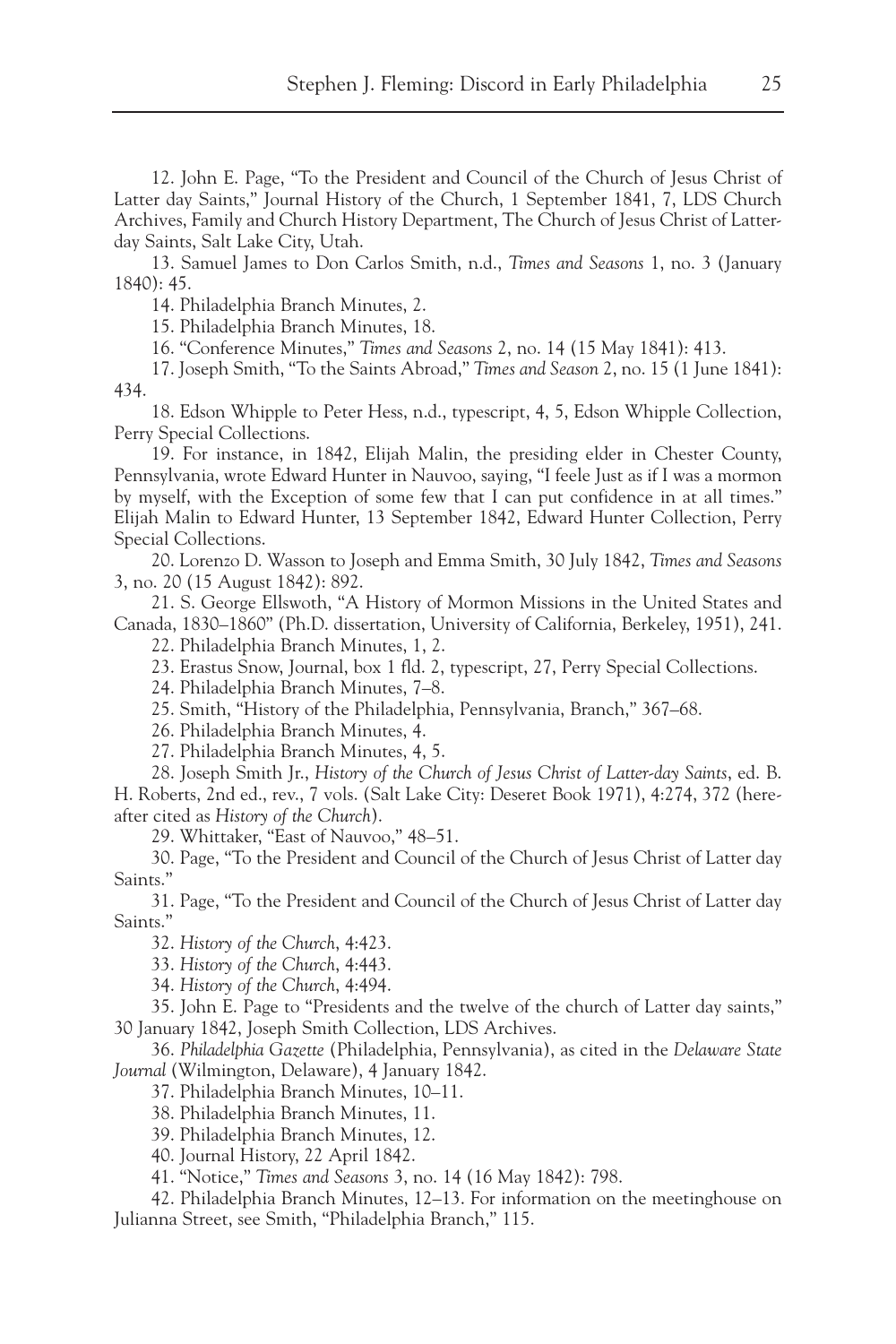43. Edson Whipple to Peter Hess, 3.

44. Edwin Woolley, Diary, September–December 1842, 16–17 November 1842.

45. Philadelphia Branch Minutes, 13. Adams was a colorful character, particularly

after he left Mormonism. See Peter Amann, "Prophet in Zion: The Saga of George J. Adams," *New England Quarterly* 37, no. 4 (1964): 477–500.

46. Peter Hess to Hyrum Smith, 16 February 1843, photocopy, LDS Church Archives.

47. Peter Hess to Hyrum Smith.

48. Peter Hess to Hyrum Smith.

49. *History of the Church*, 5:403.

50. *History of the Church*, 5:410–11.

51. *History of the Church*, 5:411.

52. *History of the Church*, 5:411, 410.

53. Thomas Sirls Terry, Autobiography, microfilm, 3, Perry Special Collections.

54. *New Jersey Mirror* (Mount Holly, New Jersey), 29 February 1844.

55. See William Smith, *Defence of Elder William Smith, Against the Slanders of Abraham Burtis and Others* (Philadelphia: Brown, Bicking and Gilbert, 1844). Smith said he produced the letter "which quelled his [Burtis's] temper very much." 20.

56. William Smith to Joseph Smith, Journal History, 28 October 1843.

57. "Special Message," *Times and Seasons* 4, no. 15 (15 June 1843): 232; *Niles National Register* (Baltimore, Maryland), 22 July 1843, 336.

58. Edson Whipple to Armstrong, n.d., Edson Whipple Collection, 6.

59. Philadelphia Branch Minutes, 14.

60. Gene A. Session, *Mormon Thunder: A Documentary History of Jedediah Morgan Grant* (Urbana: University of Illinois Press, 1982), 34.

61. Philadelphia Branch Minutes, 15–18; see also Terry, Autobiography. *The New Jersey Mirror* claimed, "A number of the Mormons," who had been disaffected, "have since returned into the Church, through the instrumentality of several Elders." *New Jersey Mirror* (Mount Holly, New Jersey), 29 February 1844.

62. John M. Horner, "Adventures of a Pioneer," *Improvement Era* 7, no. 5 (May 1904): 515.

63. Joseph Stratton, Journal, 1844–46, 4–7, LDS Church Archives.

64. Philadelphia Branch Minutes, 18.

65. "Murder of Joseph and Hiram Smith," *Burlington Gazette, and New Jersey Silk and Agricultural Register* (Burlington, New Jersey), 12 July 1844.

66. Philadelphia Branch Minutes, 18.

67. Jacob Gibson, "Book of the Generation of Jacob Gibson," 1849–81, LDS Church Archives.

68. Philadelphia Branch Minutes, 19.

69. William A. Moore to Brigham Young and Heber C. Kimball, Journal History, 25 September 1844.

70. *History of the Church*, 7:275.

71. Jedediah Grant to Newel K. Whitney, 11 October 1844, holograph, microfilm, LDS Church Archives.

72. Philadelphia Branch Minutes, 23.

73. Philadelphia Branch Minutes, 23.

74. Smith, "Philadelphia Branch," 513.

75. Jedediah Grant, to Samuel Brannan, 29 July 1845, *New York Messenger* 2 (August 1845): 38; and Smith, "History of the Philadelphia Branch," 514.

76. Andrew Hunter Scott, Journal, 1844–1869, in Susan Tate Laing, *Andrew Hunter*